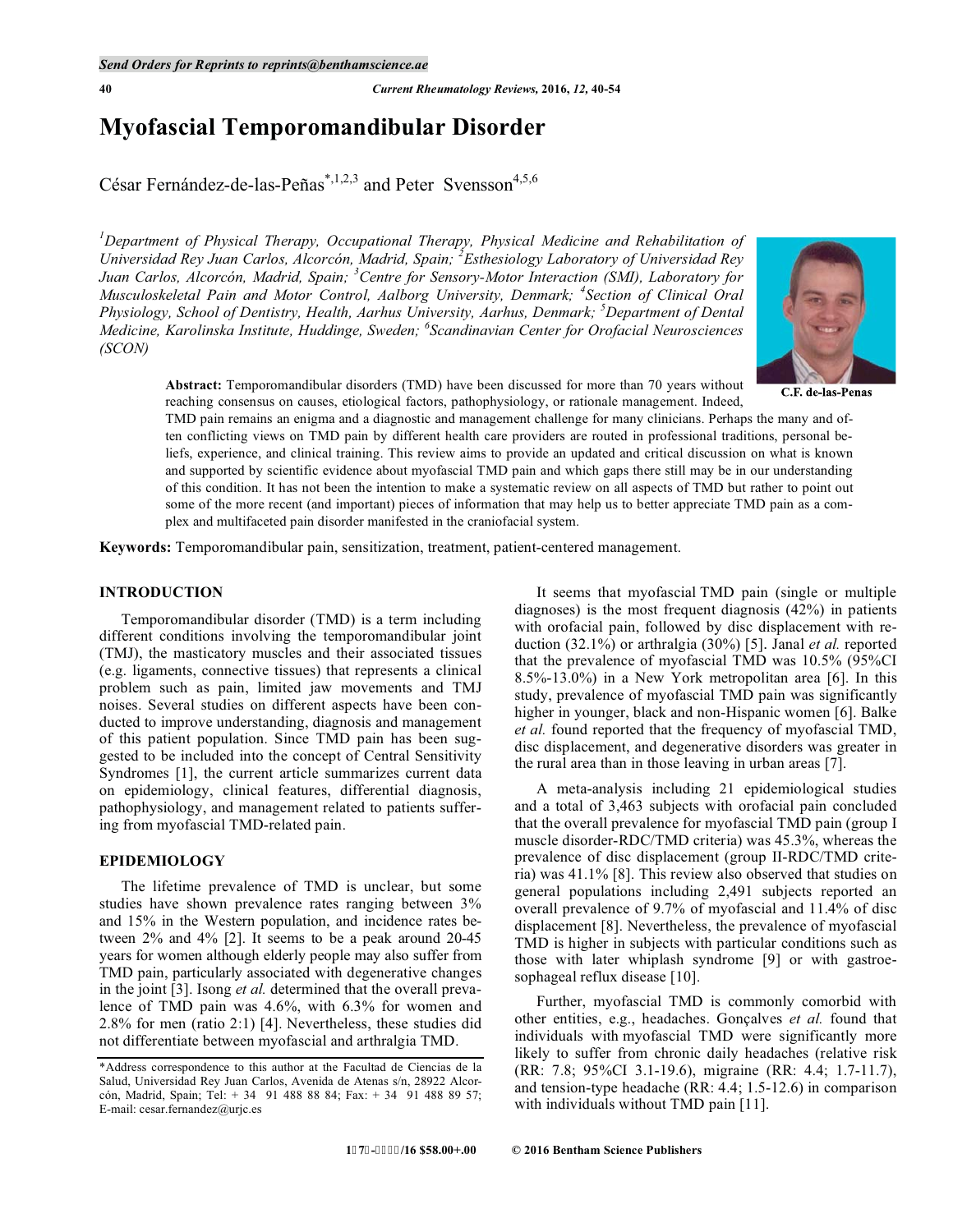Finally, the prognosis of myofascial TMD is controversial. Rammelsberg *et al.* found, in a 5-year longitudinal study, substantial variations in the time course of myofascial TMD with 31% being persistent, 33% being remittent and 36% recurring [12]. Overall, there is a need for longitudinal studies with well-described groups e.g. according to the Diagnostic Criteria for TMD pain, to better understand the prevalence, incidence, trajectories and prognosis [13].

# **CLINICAL FEATURES**

 TMD is not a single entity but rather a cluster of related conditions in the masticatory muscles, temporomandibular joint (TMJ) and associated surrounding structures. TMD pain is characterized by a classically triad of clinical features: muscle and/or joint pain; TMJ sounds (in the case or disc displacement or degenerative joint disorders); and restriction, limitation, deviation, or deflection of the mandible during opening and closing movements [14].

 One of the common clinical features of TMD includes spontaneous face pain or pain on mandible motion in the orofacial region. Patient-based drawings of their pain symptoms demonstrate a concentration around the masseter muscle and spreading to the temporalis muscle. This is typically cardinal symptom in those patients with a diagnosis of myofascial TMD pain; although not exclusive of this condition. Alonso-Blanco *et al.*, using a new technique such as the calculation of the center of gravity of patientbased pain drawings, were able to determine the anatomical location of usual symptoms in the orofacial region in women with myofascial TMD and found that symptoms of women with myofascial TMD pain were mainly located in the lateral part of the masseter muscle and the eyes (Fig. **1**) [15].

 Another typical clinical sign of myofascial TMD is the tenderness or pain on palpation of muscle structures, particularly the masticatory musculature. In fact, masticatory muscles are easily accessible to manual palpation, and some authors have standardized the areas that should be explored, and even the pressure and time to be applied; however, no consensus is reached on this topic although the recommendation from the DC/TMD specifies 1 kg for 2 seconds to be applied to the masseter and temporalis muscle, and 0.5 kg to the TMJ [13]. It should also be noted that simple mechanical devices can be used to eliminate most of the variability associated with manual palpation of the jaw muscles [16, 17]. This sign (increased pain on palpation) is probably related to the presence of sensitization mechanisms (they will be discussed later in this manuscript) with also include presence of myofascial trigger points (TrPs) [18]. The main difference between tenderness and TrPs is the presence of referred pain elicited by manual palpation (this topic will be also discussed later) [19].

 Other clinical features associated with myofascial TMD could include parafunctional habits, presence of tooth clenching, limited jaw opening, although these features can be also associated to TMJ arthralgia [14]. The mandibular movements usually assessed in clinical practice include maximum opening (passive/active with/without pain), maximum excursions to both sides, and maximum protrusion. However, restricted mandibular movements do not provide relevant information for any specific diagnosis since multiple reasons can be related to this impairment (e.g., TMJ ankyloses, muscle contracture, Eagle syndrome). Other clinical signs such as TMJ clicking are usually more associated to TMD of joint origin, e.g., displaced discs.

 Benoliel *et al.* found that the presence of pain-related awakening was higher in patients with myofascial TMD than in individuals with trigeminal neuralgia and this was associated with higher muscle tenderness (OR 1.13, 95%CI 1.01- 1.3) and the presence of unilateral orofacial pain (OR 3.9, 95% CI 1.2-12.3) [20]. Nevertheless, some authors suggest that clinical features of myofascial TMD seem to be more related to psychological changes, e.g., stress, depression, anxiety, neuroticism, catastrophist attitudes, rather than to physical parafunctional activities [21]. Table **1** summarizes potential signs and symptoms of patients with myofascial TMD.

#### **DIAGNOSIS**

 TMD diagnosis is mainly based on a combination of defined signs and symptoms. The most accepted and worldwide used diagnostic criteria are the Research Diagnostic Criteria for Temporomandibular Disorders (RDC/TMD) proposed in 1992 [22] - now being replaced by the validated Diagnostic Criteria for TMD (RC TMD) [13]. Furthermore the classification of the American Academy of Orofacial Pain (AAOP), first published in 1993 [23], is often used in clinical settings. Within the RDC/TMD, axis I and axis II are mainly included, with three major diagnostic categories contemplated in the axis I: myofascial pain, disc alterations and arthralgia-arthritisarthrosis [22]. The DC/TMD uses the same double axes approach with three major groups related to muscle pain, TMJ disorders, and headache attributed to TMD. John *et al.*, in an international multi-center study, found moderate



**Fig. (1).** Pain pattern of the symptoms in a patient with myofascial TMD pain.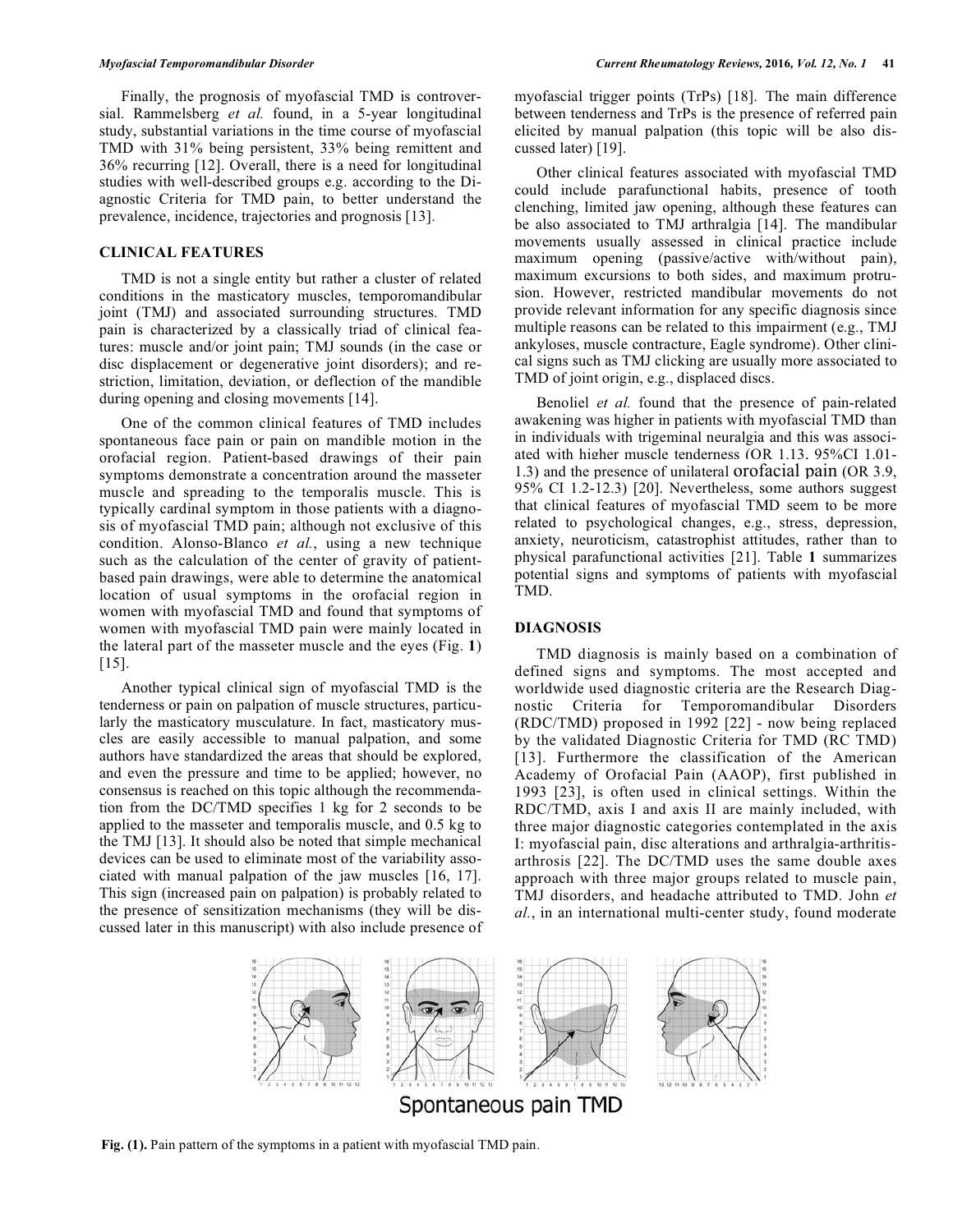| Table 1. | Clinical Features of Myofascial Temporomandibular Pain (TMD) and Potential Questions suggesting the Presence of Sen- |
|----------|----------------------------------------------------------------------------------------------------------------------|
|          | sitization.                                                                                                          |

| Symptoms of myofascial TMD                                                                 | Clinical signs of myofascial TMD                           |  |  |
|--------------------------------------------------------------------------------------------|------------------------------------------------------------|--|--|
| Spontaneous pain in the temporomandibular joint                                            | Restriction of mouth movements                             |  |  |
| Spontaneous pain mainly focused in the masseter and temporalis areas                       | Deviation or deflection during mouth movements             |  |  |
| Joint clicking (more frequent in joint diseases)                                           | Tenderness to palpation of the joint or masticatory muscle |  |  |
| Other associated symptoms such as parafunctional habits or tooth clenching<br>(not always) |                                                            |  |  |
| <b>Potential Questions suggesting the Presence of Sensitization</b>                        |                                                            |  |  |
| Do you usually suffer from pain in a different region than the face?                       |                                                            |  |  |
| How often does the pain change in quality, form, duration or sensation?                    |                                                            |  |  |
| Do you suffer from pain in different parts of the body at the same time?                   |                                                            |  |  |
| Do you have a restorative sleep? Does the pain reduce the quality of sleep?                |                                                            |  |  |
| Do you perceive fatigue, not in the mouth, in the body?                                    |                                                            |  |  |
| Do you have other non-musculoskeletal pain symptoms, e.g., stomach ache?                   |                                                            |  |  |

reliability (ICC: intra-class correlation coefficients) for diagnoses of myofascial TMD pain with (ICC 0.51) and without (ICC: 0.60) limited mouth opening [24]. In a more recent study, Look *et al.* reported that reliability of RDC/ TMD diagnoses was excellent (kappa values>0.75) when myofascial TMD diagnoses were grouped [25]. Good reliability was also observed when myofascial TMD diagnoses were not grouped (Ia - myofascial pain without limited mouth opening - kappa: 0.62; Ib - myofascial pain with limited mouth opening - kappa: 0.58). Nevertheless, these diagnostic criteria are not as clear as they seem to be applied in epidemiological studies since more than one RDC/TMD diagnosis is usually presented in 35.2% of the patients [5]. Future epidemiological studies should apply the unique DC/TMD system since this is the diagnostic system with documented key information about validity (sensitivity and specificity). Although the RDC/TMD has been one of the most successful approaches to painrelated TMD diagnoses, several modifications were needed [26]. Therefore, the "International RDC/TMD Consortium Network and Orofacial Pain Special Interest Group" has recently proposed and published a modification (DC/TMD) in the axis I for improving the diagnosis reliability and validity [13]. This modified axis I protocol includes diagnostic criteria showing sensitivity and specificity values ranging from 0.7 to 0.95 [13]. Further, the recent expanded taxonomy for DC/TMD has added further diagnoses for myofascial TMD pain group; 1, local myalgia: patients reporting local muscle pain limited to the palpation site; 2, myofascial pain: patients reporting pain at the palpation site that would spread beyond the palpated area but remain inside the boundary of the examined muscle; 3, myofascial pain with referral pain pattern: patients reporting pain at the palpation site and pain referral beyond the boundary area of the examined muscle [13]. Nevertheless, it seems clear that future clinical and basic research is still needed to further determine and clarify the mechanisms underlying the different diagnostic criteria for myofascial TMD pain [27].

# **DIFFERENTIAL DIAGNOSIS**

 Although RDC/TMD criteria and the new DC/TMD seem to be appropriate for myofascial TMD diagnosis, there are several other pain syndromes resembling similar clinical sign and symptoms. For instance, symptoms from myofascial TMD are very similar to those experiencing by individuals with tension type headache (TTH). For instance, the third edition of International Classification of Headache Disorders (ICHD-III) describes a headache attributed to TMD [28]. This is also recognized in the DC/TMD with similar, but validated criteria for Headache attributed to TMD [13]. Therefore, patients with similar clinical sign and symptoms can receive a different diagnosis depending on the doctor that they seek for. Svensson suggested that carefully assessment of the subject-based pain drawings could help to first distinguish if the predominant condition is the head or the facial pain [29]. This assumption was based on the result of an experimental pain model showing that myofascial TMD pain is more similar to the pain patterns produced by injections into the masseter muscle and that TTH symptoms are is more similar to the pain patterns evoked by painful stimulation of the neck musculature, i.e., the splenius or upper trapezius muscles [30]. Nevertheless, other muscles such as the temporalis muscle can be similarly involved in both conditions.

 Another chronic pain condition that is usually comorbid with myofascial TMD but it can also exhibit similar sign and symptoms is fibromyalgia syndrome (FMS). For instance, Pimentel *et al.* found that facial pain was reported by 85% of the FMS group and 77.5% were diagnosed with myofascial TMD [31]. Similarly, Fraga *et al.* reported that the most common signs and symptoms reported by individuals with FMS were pain in the masticatory muscles (masseter, 80%; posterior digastrics, 76.7%), pain in the temporomandibular joint (83.3%), headaches (97%) and facial pain (81.7%) [32]. Nevertheless, some of these clinical features have been found to be different between individuals with FMS and myofascial TMD since muscle pain during jaw movements, daytime bruxism/clenching, and limited mouth opening were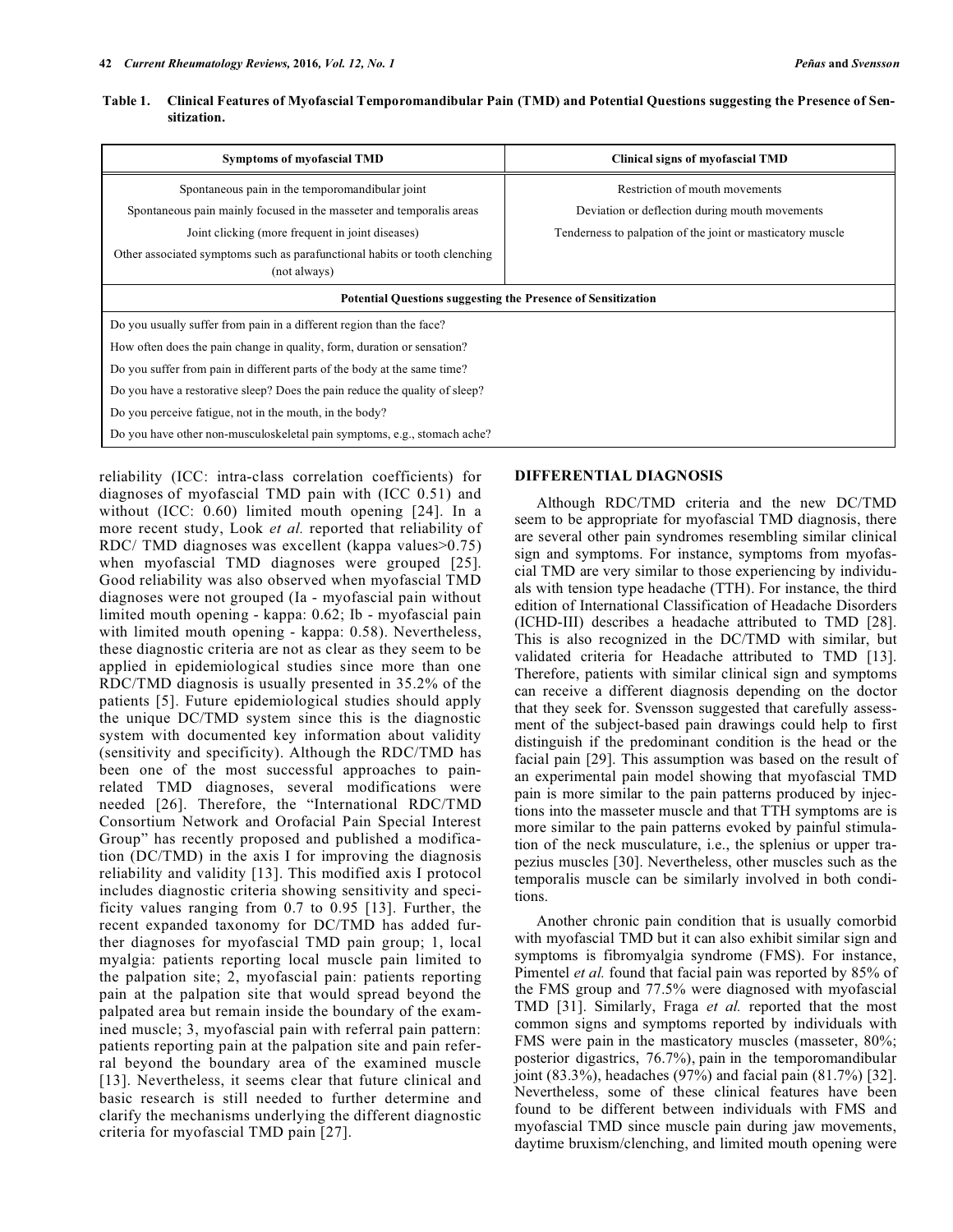significantly higher in individuals with myofascial TMD than in those with FMS [32]. This cluster of signs and symptoms could help to differentiate a primary diagnosis of myofascial TMD against a primary diagnosis of FMS; although both entities are sometimes considered within the same concept of central sensitivity syndromes (see discussion on pathophysiology).

 Additionally, Alonso-Blanco *et al.* observed that referred pain elicited by trigger points (TrPs) in women with FMS was mostly located in the neck, whereas TrP referred pain in women with myofascial TMD was mostly located in the face area [15]. However, this simple differentiation seems to be insufficient for a proper differential diagnosis.

# **PATHOPHYSIOLOGY**

 Although the etiology and pathology of TMD is still under debate, there is evidence of multiple factors acting at the same time. The current section will review all possible factors related to pathophysiology of myofascial TMD pain focusing on the presence of facilitated nociceptive processes.

### **SENSITIZATION MECHANISMS**

 There is clear scientific evidence suggesting the presence of peripheral and central sensitization mechanisms in patients with myofascial TMD. *Peripheral sensitization* is related to an increased responsiveness and reduced threshold of peripheral nociceptors to stimulation of their receptive fields. It is characterized by an increased spontaneous activity, a decreased response threshold to noxious stimuli, increased responsiveness to the same noxious stimuli, and/or increased receptive field sizes. *Central sensitization* is defined as increased response to pain stimulation mediated by amplification of signaling to the central nervous system and can occur through two main mechanisms: an increased excitation (sensitization) or decreased pain inhibition (descending facilitation).

 Muscle pain is mainly featured by the presence of peripheral sensitization of nociceptors which explain deep tissue hyperalgesia at the injured area [33]. Different substances can sensitize primary muscle nociceptive fibers. Particularly effective stimulants for muscle nociceptors are endogenous substances such as substance P, glutamate, bradykinin or serotonin. In fact, some experimental pain studies have reproduced similar pain patterns than those experienced by individuals with myofascial TMD by injecting hypertonic saline [34], glutamate [35] or capsaicin [36] in healthy people. The role of these substances and their receptors are discussed later.

 In the last decade, several studies have investigated the role of the nociceptive system in patients with myofascial TMD by assessing trigeminal and extra-trigeminal pain sensitivity in patients with TMD pain. In such scenario, trigeminal hypersensitivity may be considered as a manifestation of sensitization in the trigeminal area (peripheral sensitization) whereas extra-trigeminal hypersensitivity would be a manifestation of sensitization in distant pain-free areas (central sensitization). There is clear evidence supporting that both sensitization processes are implicated in the pathophysiology of myofascial TMD [37].

 Several studies support the presence of trigeminal pain hypersensitivity to different stimuli such as pressure or thermal in patients with myofascial TMD. In fact, several studies have reported the presence of pressure pain hyperalgesia, expressed as decreased pressure pain thresholds (PPT), in the masseter and temporalis muscles in patients with myofascial TMD [38-41]. It seems that the masseter muscle is the most sensitive to pressure pain of the masticatory musculature [42]. Further, pressure hyperalgesia is not influenced by menstrual phases in women with myofascial TMD [40]. This hyper-excitability of the trigeminal region is also expressed as a pronounced temporal summation of pain and greater after-sensation following repetitive noxious mechanical stimulation in the masseter region [43]. Maixner *et al.* found thermal C-fiber-mediated temporal summation expressed as lower heat pain thresholds and greater magnitude of sustained noxious heat pulses over the masseter region in patients with myofascial TMD pain [44]. Pressure or thermal pain hypersensitivity in the masticatory muscles reflects sensitization of primary nociceptive afferents of muscle tissues in this patient population.

 Other studies have revealed that individuals with myofascial TMD also exhibit extra-trigeminal pain hypersensitivity to different stimuli. A number of studies consistently found that individuals with myofascial TMD exhibit widespread pressure pain hypersensitivity as expressed by lower PPT over different deep tissues, e.g., muscle, joint and nerve, in both trigeminal and extra-trigeminal pain-free areas [37, 45-47]. However, the results on thermal pain sensitivity are conflicting since some studies reported thermal pain hyperalgesia in both trigeminal and extra-trigeminal regions in individuals with myofascial TMD [48-50], whereas others did not [45, 51]. These findings are supported by a large case-control study including 185 patients with TMD and 1,633 healthy controls which concluded that the largest differences between patients with TMD and healthy controls are observed in pressure pain sensitivity at multiple body sites, whereas heat pain sensitivity exhibited lesser effect sizes [52].

 These results would support the hypothesis that myofascial TMD pain is characterized by sensitization processes not only restricted to the trigeminal second order neurons, but also to extra-trigeminal nociceptive neurons as previously suggested. It is important to note that this central sensitization process observed in patients with myofascial TMD is similar to the sensitization processes reported in local [53- 56] and widespread [57-59] pain conditions. Nevertheless, the magnitude of this sensitization seems to be higher within the trigeminal area of patients with myofascial TMD pain [45, 47]. In addition, the relevance of trigeminal sensitization is further confirmed by the fact that widespread pressure pain hypersensitivity is associated with the intensity and duration of the symptoms [47].

 The clinical relevance of sensitization mechanisms in myofascial TMD is supported by the fact that two subgroups of patients have been identified: sensitive (> 11 tender points) and insensitive (< 11 tender points) patients with TMD [60]. This classification was based on the number of tender points used for the diagnosis of fibromyalgia syndrome (fibromyalgia tender point count). This study found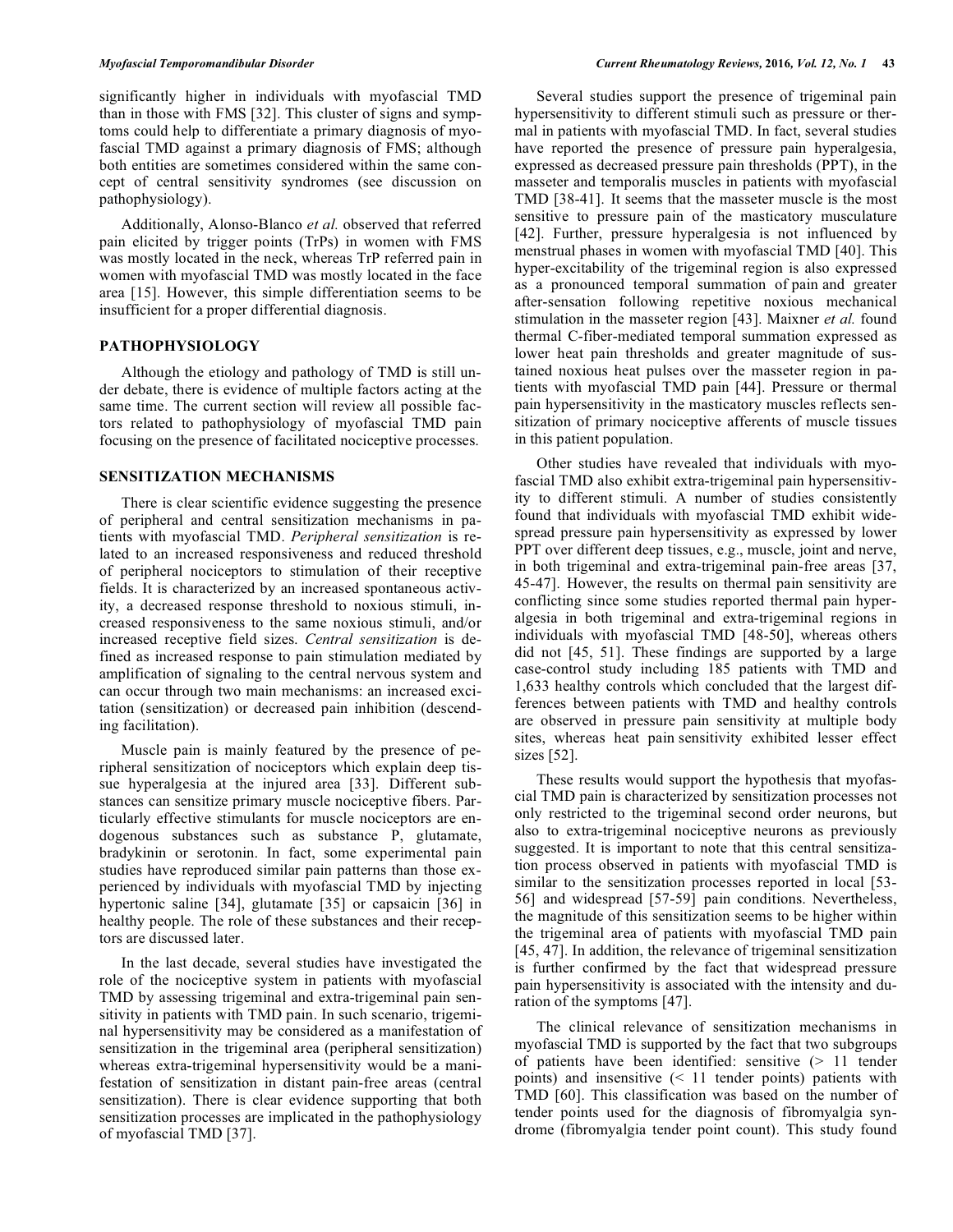that the sensitive subgroup exhibited enhanced pain responses to pressure and thermal stimuli in both trigeminal and extra-trigeminal areas than the non-sensitive TMD group [60]. Clinical repercussions of this classification are discussed later.

### **WIDESPREAD SYMPTOMS**

 Additionally, clinical evidence consistent with the principle that myofascial TMD is associated with central sensitization is that patients often report persistent pain in multiple body areas [61]. This study found that only 19% cases exhibited pain limited to the trigeminal system and that 2 additional pain patterns were present: 1, patients with pain in the trigeminal dermatomes and pain in c2-C4 spinal dermatomes (neck pain, 16%); and, 2, individuals with pain involving additionally dermatomes (n = 65%) [61]. In fact, Pfau *et al.* observed that the sensitive myofascial TMD subgroup exhibited more expanded pain areas on superimposed pain drawings than the non-sensitive subgroup [60].

 Myofascial TMD pain is usually diagnosed on fibromyalgia subjects, and vice versa, patients with fibromyalgia syndrome also fulfill diagnostic criteria for myofascial TMD [31, 32]. For instance, Leblebici *et al.* showed that myofascial TMD was reported in 80% of individuals with fibromyalgia syndrome, whereas 52% of patients with myofascial TMD fulfilled diagnostic criteria for fibromyalgia syndrome [62]. In fact, it seems that the presence of widespread pain is a risk factor for the onset development of TMD pain (OR 1.9, 95%CI 1.2-2.8,) in women but not in men (OR 1.0, 95%CI: 0.4-2.8) [63]. This assumption was supported by Velly *et al.* who observed an increased risk for the onset of clinically TMD pain when subjects were diagnosed with fibromyalgia (adjusted OR 2.74) or widespread pain (adjusted OR 2.53) [64]. However, this study also found that fibromyalgia, but not widespread pain, predicted not only the onset, but the persistence of clinically significant TMD pain to a more severe condition (adjusted OR 2.49) [64]. A specific mechanism to explain these estimated risks has not been yet identified, but these associations support the concept that widespread pain, fibromyalgia syndrome and myofascial TMD pain can be considered as Central Sensitivity Syndromes [1].

 Therefore, the overwhelming conclusion from clinical and scientific evidence is that central nervous system hypersensitivity can result in apparently phenotypically different pain syndromes depending on the tissue affected. However, the overall similarity of the sensitivity changes may reflect a common contribution of central sensitization mechanisms, and this may account for the high co-morbid rate of the apparently different pain syndromes [65]. Table **1** shows some questions that can be used in localized chronic pain syndromes that could assist clinicians to suspect of sensitization mechanisms in patients with myofascial TMD.

## **FUNCTIONAL BRAIN IMAGING**

 In the last decades, central pain processing has been assessed with imaging techniques looking at cerebral blood flow changes following nociceptive stimuli in several chronic pain syndromes [66]; however, relatively few neuroimaging studies of TMD pain exist. Younger *et al.* found the presence of altered brain morphology in areas related to pain in individuals with TMD pain [67]. This study revealed that patients with myofascial TMD exhibited decreases in gray matter volume in several areas of trigemino-thalamo-cortical pathway including brainstem trigeminal sensory nuclei, thalamus, and the primary somatosensory cortex, and an increased gray matter volume in some limbic regions, e.g., posterior putamen, globus pallidus, and anterior insula, as compared with healthy controls [67]. This pattern of gray matter abnormality suggests the involvement of trigeminal and limbic system dysregulation, as well as potential somatotopic or structural reorganization within the putamen, thalamus, and somatosensory cortex in myofascial TMD [67]. Finally, this study also found that the intensity of pain was associated with increased gray matter within the rostral anterior cingulate cortex and posterior cingulate, supporting a role of the trigeminal nociceptive inputs in brain changes. Similarly, Gerstner *et al.* also reported decrease in gray matter volume in the left anterior cingulate gyrus, right posterior cingulate gyrus, the right anterior insular cortex, left inferior frontal gyrus, and the superior temporal gyrus in individuals with TMD pain, supporting the presence of changes in brain morphology in areas integrated into the central pain system [68]. A meta-analysis has recently concluded that patients with TMD showed consistent functional/structural changes in the thalamus and the primary somatosensory cortex, indicating the thalamo-cortical pathway as the major site of brain plasticity in this population [69].

 Some authors discussed these data as atrophy, reinforcing the idea of damage or loss of brain gray matter [66]; however a decrease in the brain gray matter does not always mean neuronal destruction. Independent of the exact nature of the brain changes, it is well accepted that chronic pain patients exhibit a decrease in gray matter as a common feature, and while the exact loci differ between pain conditions, there seems to be overlap in some areas including cingulate cortex, thalamus, insula, basal ganglia, dorso-lateral prefrontal cortex and brainstem [66]. Nevertheless, whether these observed brain abnormalities are cause or consequence of chronic pain is not fully determined [70]. In fact, different hypotheses have been proposed. One hypothesis is that gray matter abnormalities represent neuroplastic chronification or learning of pain. Another one is that the observed brain changes represent pre-existing vulnerabilities to chronic pain. A third possibility is that brain abnormalities are simply adaptations of the central nervous system to aberrant peripheral nociceptive inputs [70]. The fact that most of imaging studies conducted in chronic pain condition revealed significant correlations between brain gray matter changes and the duration or intensity of the pain, suggest that these brain changes may be the consequence of pain [71]. This hypothesis was confirmed by the study of Rodriguez-Raecke *et al.* where the gray matter decreases were partly recovered when the pain (the peripheral nociceptive stimuli) was successfully identified and properly treated [72].

 Future clinical studies should investigate the prognosis or changes observed in brain gray matter after proper management of individuals with myofascial TMD with multimodal approaches. Furthermore, functional brain imaging studies may identify potential overlapping neuronal networks in response to the processing of different sensory painful mo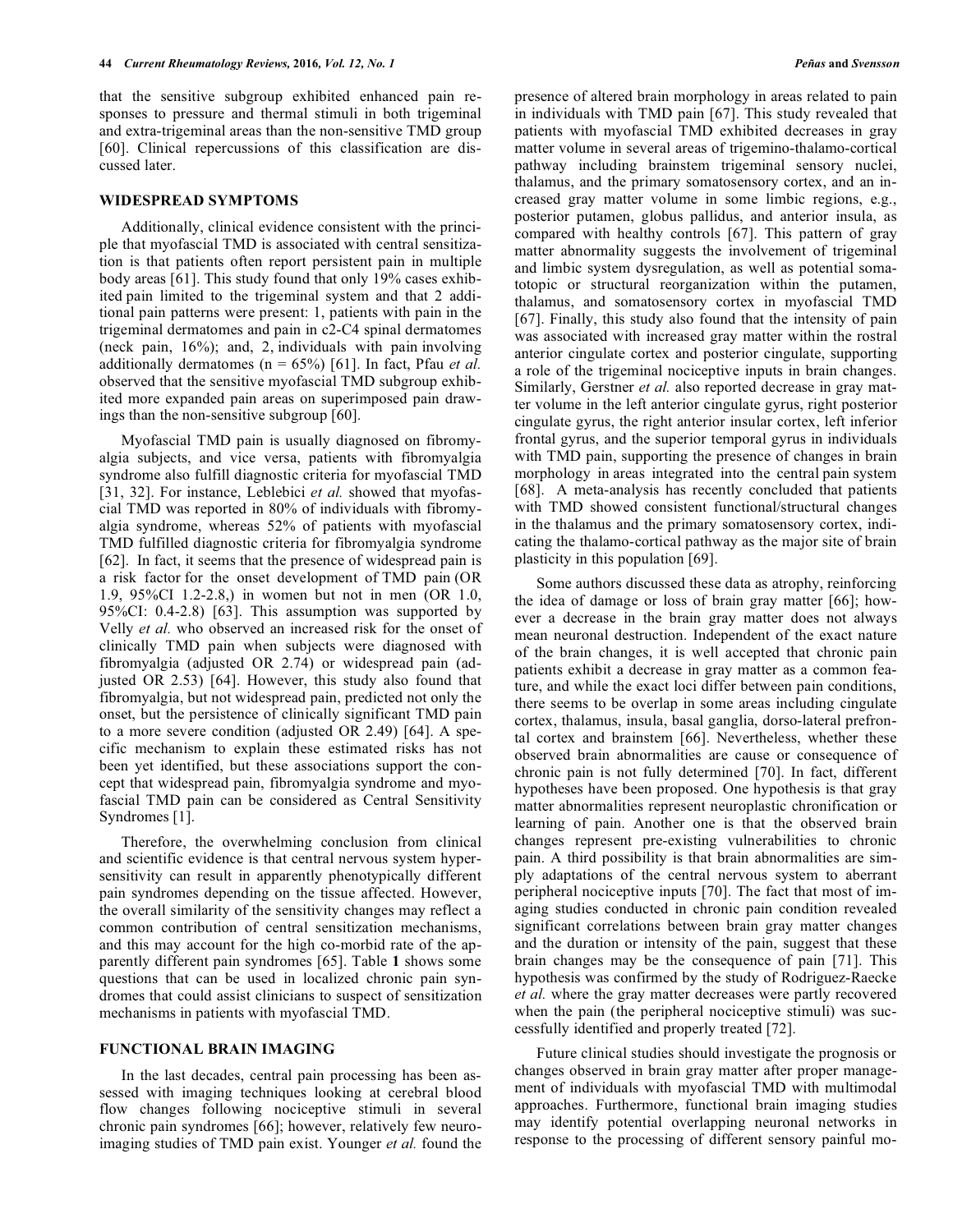dalities, i.e., understanding multisensory integration in myofascial TMD pain patients may be important for understanding the pain.

# **PSYCHOLOGICAL FACTORS**

 There is clinical evidence supporting the relevance of psychological factors in patients with myofascial TMD. In fact, the OPPERA study clearly demonstrates that myofascial TMD is a complex disorder consistent with a biopsychosocial model of illness [73]. Several studies have observed an association between myofascial TMD and anxiety, depression, stress, mood and somatization [74-77]. It seems that the presence of anxiety and depression increases the likelihood of having higher muscle tenderness [78] and higher pressure pain hypersensitivity [79] in patients with orofacial pain. More recently, Kindler *et al.* found that anxiety predicted the new onset of TMD muscle pain [80]. The OPPERA study recently concluded that somatic symptoms, general psychological symptoms, negative mood, symptoms of posttraumatic stress and stress emerged as risk factor for incident TMD pain [81]. Further, the association between depression, perceived stress, and mood in patients with myofascial TMD is independent of the effects of the Val158Met haplotype of the catechol-O-methyltransferase (COMT) gene [82].

 Manfredini *et al.* found that subjects with myofascial TMD exhibited higher prevalence of mood and panicagoraphobic symptoms than patients with other TMD diagnosis. Patients with myofascial TMD exhibited higher stress, panic, separation anxiety, hypochondriac and agoraphobic symptoms than the remaining TMD groups [83]. Nevertheless, although it is clear that patients with myofascial TMD exhibit higher levels of anxiety, depression, stress, mood and somatization, none published study has been able to demonstrate causality of that relationships. Some hypotheses are proposed discussing possible predisposing, triggering or worsening role of psychological disorders in patients with TMD [84]. Future longitudinal studies investigating the prognosis role of psychological disorders in the onset of myofascial TMD and the effects of proper management of this disorder are needed.

 Other authors discuss the role of catastrophization in patients with myofascial TMD. Catastrophizing is considered a negative cognitive-affective response to different pain stimuli involving rumination, helplessness, and magnification [85]. Catastrophizing has been linked to self-reported pain, activity interference, negative mood, greater clinical exam findings, and increased health care utilization in patients with TMD [86]. In fact, catastrophizing explained significant proportions of the variance in activity interference (14%), non-masticatory jaw activity limitations (18%), and depression (33%) [87]. Velly *et al.* found that depression and catastrophizing contribute to the progression of chronic pain and disability in patients with TMD pain [88]. Further, it seems that the rumination, but not helplessness and magnification, component of catastrophizing is related to clinical outcomes through alterations in sleep [89]. The neurophysiological substrate of pain catastrophizing has not been yet determined. Quartana *et al.* observed that catastrophizing was associated with a flattened morning salivary cortisol profile

in the context of laboratory pain testing in both healthy people and patients with myofascial TMD suggesting that aberrant adrenocortical responses to pain may serve as the neurophysiologic pathway by which catastrophizing enhances vulnerability for development of chronic pain and maintains and/or exaggerates existing pain [90].

 Another important psychological aspect is the ability of self-efficacy of the patients for managing their pain, that is, coping strategies [91]. Aaron *et al.* showed that patients with TMD use a variety of treatment, self-care, and coping strategies to contend with daily pain; however these strategies were not able to produce proper management and control of pain [92]. A study found that coping explained 13% of the variance in activity interference, without any association with depression [87]. In fact, appropriate management of coping strategies was modestly associated with patient improvement after conservative dental treatment [93].

 Finally, the last psychological factor that should be mentioned is the hyper-vigilance. A hyper-vigilant individual is someone who is unusually alert to "somatic distress signals" including, but not limited to, pain. Therefore, hypervigilance causes amplification of aversive sensations by increasing nociceptive perception. Hollins *et al.* showed that individuals with chronic myofascial pain, especially those with high levels of hyper-vigilance, exhibited robust perceptual amplification for some types of stimuli [94].

 Current evidence supports a relevant role for psychological factors in individuals with myofascial TMD and therefore should be considered as important factors when developing treatment plans for patients with TMD. A potential neurophysiological mechanism explaining these complex relationships may be related to the fact that individuals with myofascial TMD exhibited increased gray matter volume than healthy people in the anterior insula [67]. The anterior insula is a limbic-associated structure involved in the integration of emotional and bodily states being critical in interoception or the emotional awareness of internal states [95], as well as the emotional aspects of the pain experience [96] and anticipation of sensation [97].

# **SLEEP DISORDERS**

 There is some evidence suggesting the possibility that sleep disturbance may directly contribute to central sensitization and pain amplification in patients with myofascial TMD. The literature has mainly focused on possible relationships between sleep bruxism and TMD; however, sleep bruxism is not associated with poor sleep quality [98] and the potential causal relationships between sleep bruxism and TMD is controversial [99].

 Riley *et al.* observed that around 50% of patients with TMD pain report poor sleep quality associated with psychological distress and worse pain symptoms [100]. Similarly, Smith *et al.* showed that individuals with TMD diagnosed with primary insomnia, sleep apnea, or sleep bruxism exhibited increased anxiety symptoms, increased symptoms of depression, and increased pain severity [101]. Additionally, TMD patients with diagnosis of primary insomnia presented generalized pain hyperalgesia [101]. The fact that primary insomnia was associated with generalized pressure hyperal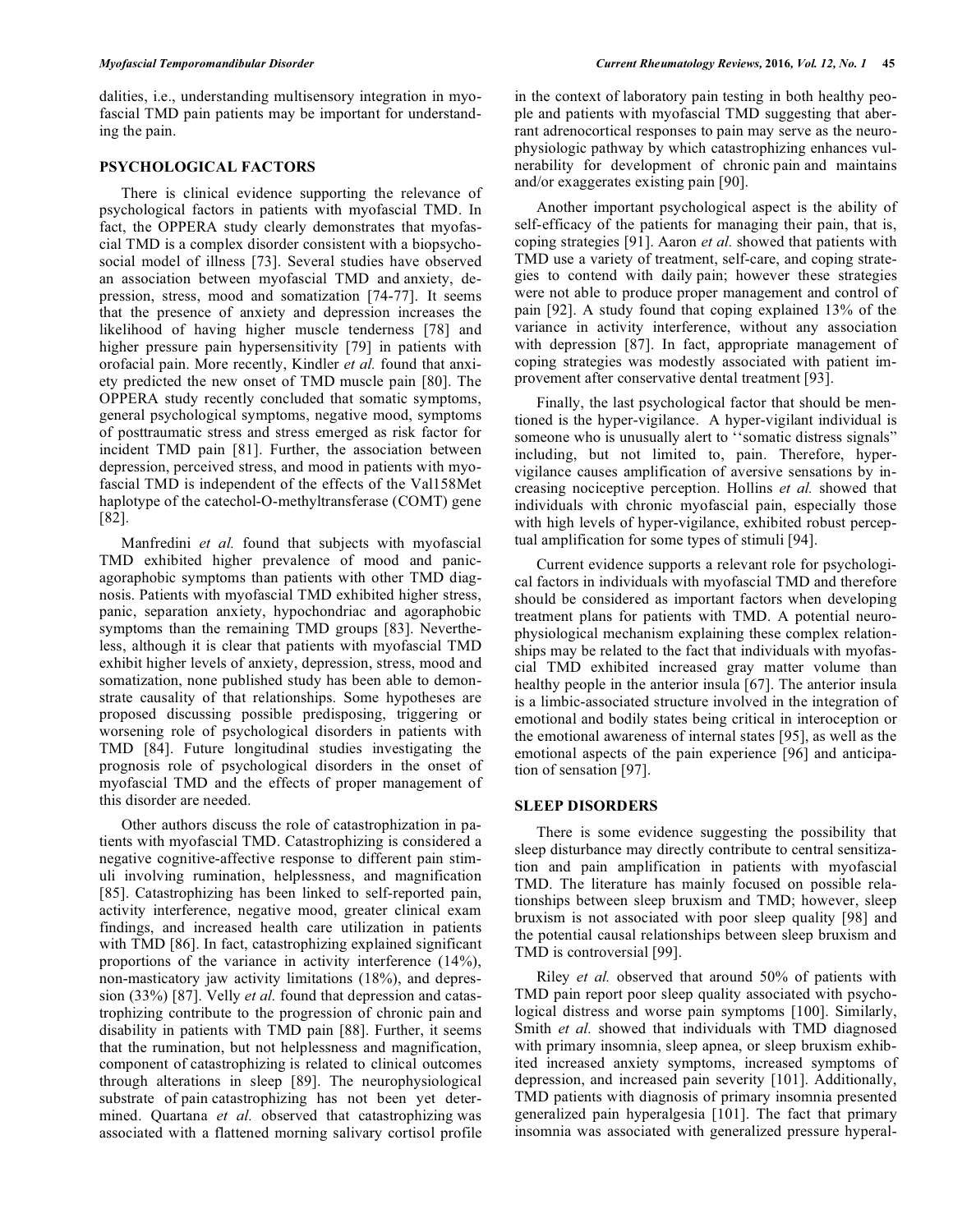gesia suggests that primary insomnia may either share a common substrate underlying central hypersensitivity and/or play a causal role in the development of hyperalgesia in patients with TMD pain. In line with this hypothesis, it has been demonstrated that reduced sleep efficiency is associated with impaired pain-inhibitory function in patients with TMD [102]. In such way, disrupted sleep may also serve as risk factor for inadequate pain-inhibitory processing. The relevance of sleep disorders and their relevance for therapeutic approaches to prevent TMD pain had been also pointed out in the OPPERA study [103].

# **IMMUNOLOGIC FACTORS**

 Although less explored than other patho-physiological impairments, there is growing consensus that altered basal and stress-induced hypothalamic-pituitary-adrenocortical (HPA) activity may exist in myofascial TMD. It is known that the HPA axis is the major centrally regulated endocrine system responsible for rapid and strong responses to stress, and that stress activates this axis and sympathetic nervous system. Disruption in these systems potentiates the release of cortisol and other chemical mediators, increasing and promoting pain. In fact, a higher imbalance in the HPA axis may be related to worse adaptation responses to stress.

 Some studies have reported that patients with myofascial TMD exhibit an increased cortisol response than healthy people to psychological stress [104] and greater daytime plasma-cortisol and adrenaline levels than matched controls [105, 106]. Nadendla *et al*. have recently observed that higher salivary cortisol levels were positively associated with higher levels of anxiety in a cohort patients with myofascial TMD pain [107]. On the contrary, others have not reported such differences in cortisol levels between patients with myofascial TMD pain and healthy people [108, 109]. Interestingly, proper management of pain with occlusal appliances did not modify cortisol, immunoglobulin A (IgA) and flow rate values in patients with myofascial TMD pain [110]. This study suggests that commonly pain management is not enough to restore HPA axis impairments in TMD pain.

 Interaction between the peripheral nervous system (sensory and sympathetic nerves), the immune system, and local cells seems to be of great importance for the modulation of pain and inflammation orofacial muscles [111]. Further, estrogens are implicated in myofascial TMD pain and have an impact on the function of the immune system which adds to the complexity of understanding the significance of immunological factors in TMD pain [112].

# **NEUROTRANSMITTERS/NEUROPEPTIDES**

 There is evidence supporting a relevant role for different neuropeptides in TMD pain. Glutamate, the endogenous agonist for excitatory amino acid (EAA) receptors, seems to play an important role since it may modulate nociceptive processing inputs from deep craniofacial tissues and cause sensitization [113].

 The concentration of glutamate in the masseter muscle of patients with myofascial TMD pain was significantly higher than the concentration in healthy controls [114], in agreement with some studies on patients with chronic trapezius

myalgia [113]. Castrillon *et al.* found that characteristics of pain generated by intramuscular injection of glutamate in the masticatory musculature vary for different muscles and may be partially generated through activation of peripheral N-methyl-D-aspartate (NMDA) receptors [115]. Surprisingly, local administration of ketamine in the painful masseter muscles of individuals with myofascial TMD pain did not decrease the clinical pain levels more than a placebo administration suggesting either too low doses were used to adequately block the NMDA receptors or a significant contribution by other neurotransmitters or neuropeptides [116].

 Experimental inflammatory conditions of the TMJ and pericranial muscles lead to changes in the central nervous system which can be reversed with central delivery of NMDA antagonists [117]. Wong *et al.* have recently reported that NGF-induced sensitization of masseter nociceptors is mediated, in part, by enhanced peripheral NMDA receptor expression [118]. Indeed NGF-related mechanisms may be involved in prolonged sensitization of muscle tissue [119-121].

 There is good evidence that also serotonergic mechanisms may be at play in patients with myofascial TMD pain [113]. Serotonin (5-HT) is a small monoaminergic molecule with significant impact on pain processing both in the peripheral and central nervous system. In fact, it has been suggested that serotonin may be the best candidate as a potential biomarker for chronic myofascial pain. This suggestion is based on the findings of elevated serotonin levels in patients with myofascial TMD pain and correlations between muscle-5-HT level and clinical pain as well as pressure pain thresholds [113]. Other mediators such as bradykinin, prostaglandins, leukotrienes, cytokines, substance P (SP) and calcitonin gene-related peptide (CGRP) have also been implicated in myofascial TMD pain but their overall significance to clinical pain and sensitization has not yet been established in either microdialyses studies or intervention studies [113].

 It has also been convincingly demonstrated that activation of vanilloid (TRPV1) receptors in muscles by injections of capsaicin lead to ongoing pain and sensitization effects [122-124]. Moreover, TRPV1 receptor up-regulation at the trigeminal ganglion level and bilateral allodynia has been demonstrated in response to experimental masseter myositis in rats [125]. It has been suggested that TRP channels expressed in muscle afferents can participate in development of pathologic muscle pain conditions [126] but clinical studies will be needed to further substantiate this claim.

 Single-voxel proton magnetic resonance spectroscopy was used before and after pressure-pain testing to assess glutamate (Glu), glutamine (Gln), N-acetylaspartate (NAA), and choline (Cho) levels in the right and left posterior insulae of 11 subjects with myofascial TMD and 11 healthy controls. Among those with TMD, left-insular Gln levels were related to reported pain, left posterior insular NAA and Cho levels were significantly higher at baseline than in control individuals, and NAA levels were significantly correlated with pain-symptom duration, suggesting adaptive changes. The results suggest that significant central cellular and molecular changes can occur in individuals with TMD [127]. Clearly the identification of neurotransmitters and neuropeptides as potential biomarkers of myofascial TMD pain either in the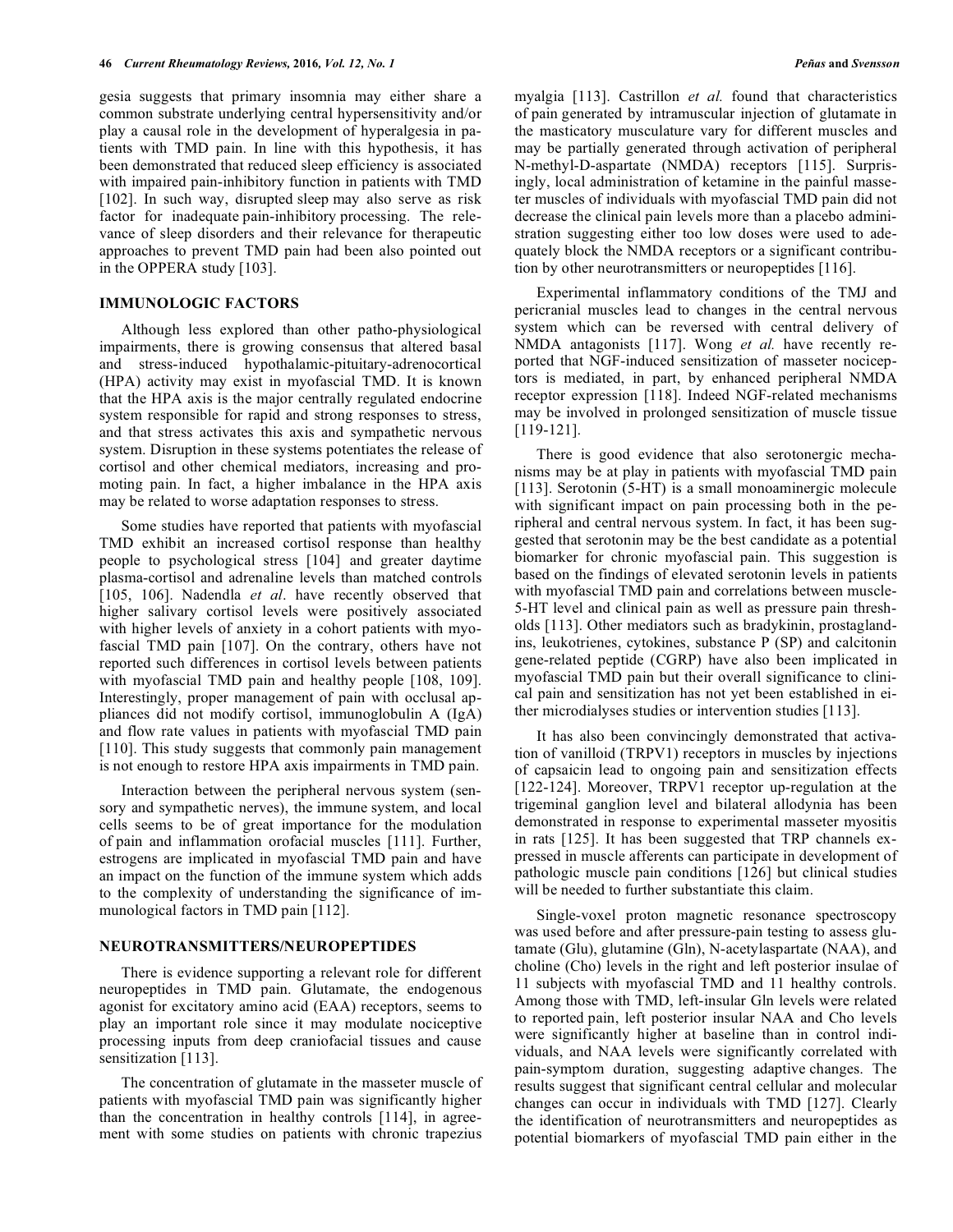peripheral or central nervous system is an intriguing research area with potential implications for prognosis and management.

#### **GENETICS**

 There is an increasing interest in understanding the importance of candidate risk genes and their contribution to pain conditions. TMD pain seems to be influenced by multiple genetic variants of relatively high minor allele frequency, particularly related to disturbances in catecholamine, serotonin, opioid, and cytokine pathways [128]. Several genes are currently involved in myofascial TMD pain; nonetheless, it is the polymorphism in codon 158 (Val158Met) of the gene that codes for catecholamine-O-methyltransferase (COMT) enzyme the most studied in pain conditions. It seems that COMT activity regulates pain nociception and current evidence suggests that the observed association between COMT genotype and pain is unlikely to be epiphenomenal.

 It has been reported that genetic polymorphism due to a  $G \rightarrow A$  substitution at codon 158 of the COMT gene leads to a Val to Met substitution and results in different gene activity. The presence of a Val allele results in high enzymatic activity whereas the presence of a Met al lele results in low enzymatic activity. It is accepted that subjects with the Val/Val genotype (LPS, haplotype) exhibit reduced pain sensitivity than those with the Met/Met genotype (HPS haplotype) suggesting that this genotype predisposes for pain and that genetic variability in the gene encoding Val158Met can be important for development of hyperalgesia [129].

 Diatchenko *et al.* found that the presence of LPS haplotype (Val/Val) in the COMT gene diminished, by as much as 2.3 times, the risk of developing myofascial TMD [130]. These findings were also supported by the Smith *et al.* within the OPPERA study where the HPS haplotype (Met/Met) was significantly associated with a higher risk (OR: 1.3) of myofascial relative to the other haplotypes [131]. A recent study extended the number of single nucleotide polymorphisms of the COMT gene that could play a regulatory role in TMD susceptibility [132]. In fact, the association between Val158Met polymorphism of the COMT and myofascial TMD was not associated with the presence of depression and anxiety [82]. However, Smith *et al.* also observed that no single-nucleotide polymorphism was significantly associated with myofascial TMD after correction for multiple testing, supporting a contribution from several candidate genes including the COMT or glucocorticoid receptor (NR3C1) among others [131]. Nevertheless, in a more recent study investigating the role of 23 genes, the same authors reported that no genetic markers predicted TMD onset, nonetheless several genetic risk factors for clinical, psychological, and sensory phenotypes associated with TMD onset were observed revealing that myofascial TMD is a complex disease where the use of intermediate phenotypes may reveal new associated genetic pathways [133].

 Other genes associated with myofascial TMD are polymorphisms influencing beta-2 adrenergic receptor (ADRβ2) mediated responses [134] or serotonin transporter (5HTTLPR) [135]. It seems that genetics of myofascial TMD are highly complex and future studies are needed. In fact, new genome sequencing technologies will improve individual risk assessment, which will lead to disease prevention or at least early diagnosis and more tailored treatments for patients with myofascial TMD, preventing acute symptoms from becoming chronic [136].

#### **MANAGEMENT**

 Clinical and scientific evidence demonstrate that proper management of patients with myofascial TMD must be multimodal including several health care professionals, e.g., dentists, orthodontists, medical doctors, physical therapists, and psychologists. In fact, proper therapeutic interventions should see things from a personalized patient's point of view including proper passive and active strategies, active listening, empathy, and addressing psycho-social issues, i.e., depression, anxiety, and catastrophizing, based on clinical findings during the history and examination. Patient-centered care involves shared decision making with mutual respect between clinicians and individuals. Educating the patient about their problems, including the disease mechanism explained in lay person language, is an important part of compassionate care.

 Previous studies have demonstrated the role of sensitization mechanisms in the clinical picture and prognosis of myofascial TMD. In fact, the study by Pfau *et al.* found that TMD patients might be divided into 2 main subgroups [60]: one group of patients showing central sensitization (sensitive patients) and a second group exhibiting more peripheral sensitization (non-sensitive patients). This classification agrees with current literature supporting that clinical identification of this sensitization is extremely important since the presence of central sensitization can constitute a poorer prognosis factor for proper physical therapy [137] and also determines treatment parameters, e.g. intensity, amplitude and frequency of the techniques [138]. In fact, the presence of central sensitization in individuals with TMD implies an increased complexity of the clinical reasoning process [139]. Therefore, the challenge facing clinicians is how to select proper treatment approaches for each patient with myofascial TMD, who is likely to be somewhat different in their individual clinical presentations. For choosing the proper multimodal therapeutic approach, consideration must be given to determine if the clinical pattern of the patient has a peripheral input or central input dominance (Table **1**). Further, clinicians should consider potential neurophysiologic and tissue mechanisms underlying the effects (positive and negative) of any intervention that they will apply on each patient. This is particularly important in those patients with chronic pain since it is helpful to encourage patients to choose among various treatment options after proper explanation of the benefits and risks of each therapeutic approach. Asking the patient to participate in decision processes allows them to take responsibility for the management of their condition.

 If a clinician identifies that a patient with myofascial TMD seems to be mediated by peripheral nociception (peripheral sensitization), specific treatment of the affected tissue and application of exercises and functional activities should be encouraged. For instance, in a patient where the pain is mostly located in the teeth after a muscle overload, proper treatment of surrounding affected tissues can be cru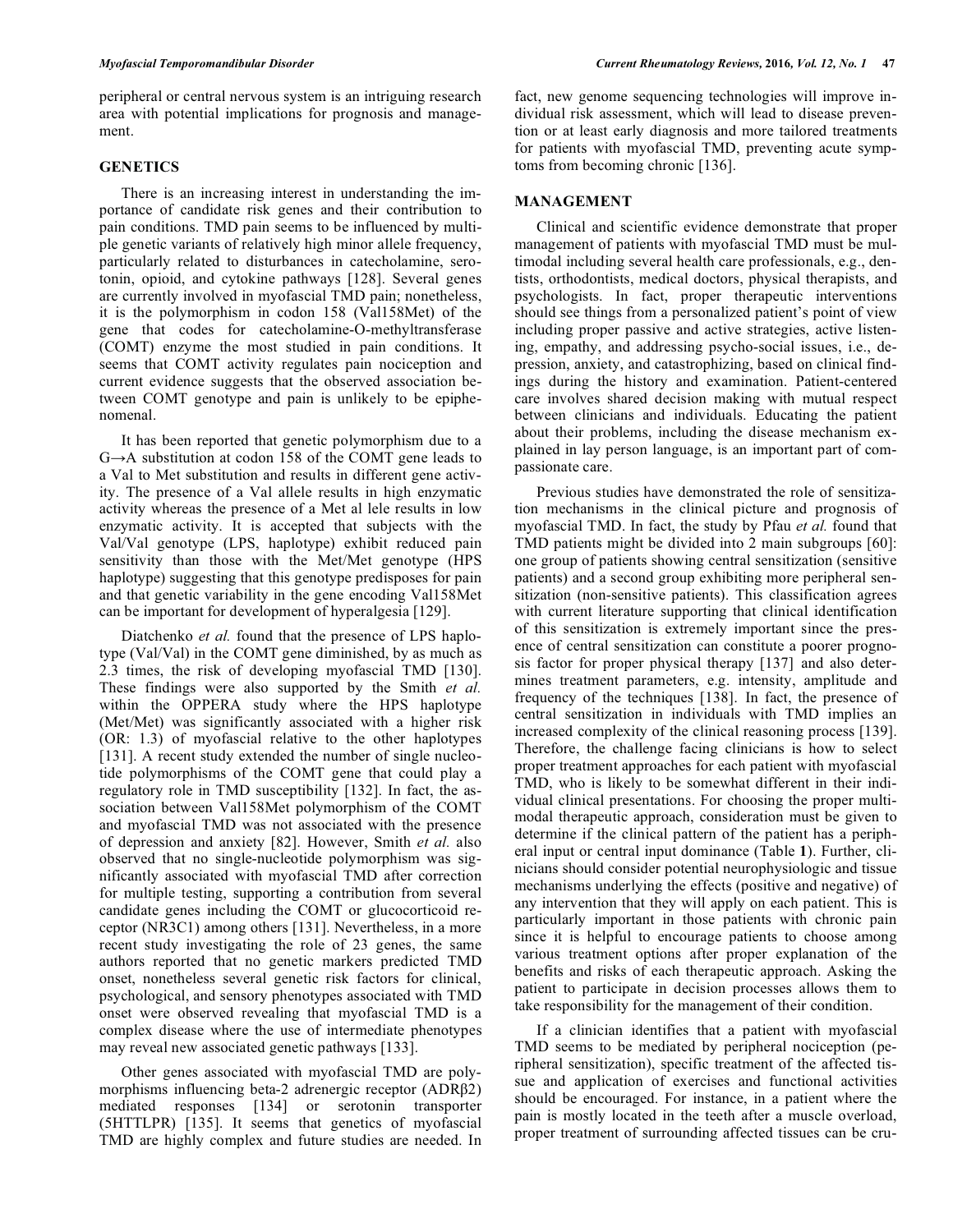cial for prevent chronification of the symptoms. If a clinician identifies that the patient with myofascial TMD pain seems to be mainly mediated by a central nociceptive processing (central sensitization), a multimodal pharmacological, physical and cognitive approach should be encouraged. In these cases, patients should be also educated on optimizing normal functional movements and undertaking active and specific exercises, in combination with proper passive manual therapies.

 It is important to note that patients with central sensitization can exhibit an abnormal pain threshold response to exercise since exercise usually exerts exercise-related hypoalgesia by activating the descending inhibitory pain mechanisms. In individuals with orofacial pain exhibiting central sensitization, this situation is the opposite, exercise induces hyperalgesia [140]. It is important to assess these exerciseinduced mechanisms, since activation of descending inhibitory pathways will be extremely helpfully during the treatment process of patients with myofascial TMD.

We will review the most updated evidence for the differ-

ent therapeutic options for the management of patients with myofascial TMD. List and Axelsson analyzed the evidence regarding management of TMD pain and found 23 qualitative systematic reviews and 7 meta-analyses including reviews on occlusal appliances or adjustment or bruxism, physical therapy, pharmacological drug treatment, surgery; and behavioral therapy and multimodal treatment [141]. This review of reviews concluded that there is some evidence supporting the use of occlusal appliances, acupuncture, behavioral therapy, exercises, and some pharmacological treatment for the management of TMD pain. Evidence for the effect of electrophysical modalities and surgery is insufficient, and occlusal adjustment seems to have no effect and should be avoided [141]. Table **2** summarizes scientific evidence of therapeutic strategies applied on subjects with myofascial TMD pain.

## **MANUAL THERAPIES**

Several manual therapies are clinically advocated to be effective for the management of myofascial TMD. For in-

**Table 2. Scientific Recommendations for Potential Treatment Approaches in Patients with Myofascial Temporomandibular Pain (TMD).** 

| Manual therapies including exercises  |                                                                                                                                                                                  |  |  |
|---------------------------------------|----------------------------------------------------------------------------------------------------------------------------------------------------------------------------------|--|--|
| Joint mobilizations                   |                                                                                                                                                                                  |  |  |
| Trigger points soft tissue techniques | Level 1a (systematic reviews).                                                                                                                                                   |  |  |
| Cervical spine treatment              | Potential positive results of multimodal manual therapy programs combined<br>with exercises based on low quality studies                                                         |  |  |
| Postural corrections                  |                                                                                                                                                                                  |  |  |
| Exercises                             |                                                                                                                                                                                  |  |  |
| Other physical therapy modalities     |                                                                                                                                                                                  |  |  |
| Shortwave diathermy                   | No evidence available                                                                                                                                                            |  |  |
| Therapeutic ultrasound                | No evidence available                                                                                                                                                            |  |  |
| Low level laser                       | Level 1a (meta-analysis). Positive and moderate clinical effects                                                                                                                 |  |  |
| Psychological approaches              |                                                                                                                                                                                  |  |  |
| Cognitive-behavioral therapy          | Level 1a (systematic reviews and meta-analysis). Potential positive results of<br>different psychological approaches, but based on a limited number of high qual-<br>ity studies |  |  |
| Education                             |                                                                                                                                                                                  |  |  |
| Biofeedback                           |                                                                                                                                                                                  |  |  |
| Relaxation training                   |                                                                                                                                                                                  |  |  |
| Stress management                     |                                                                                                                                                                                  |  |  |
| <b>Needling therapies</b>             |                                                                                                                                                                                  |  |  |
| Acupuncture                           | Level 1a (meta-analysis). Positive and large clinical effects, but at short-term                                                                                                 |  |  |
| Botulinum toxin type A                | Level 1b (randomized clinical trial). No significant effects based on one study                                                                                                  |  |  |
| Dry needling                          | Level 1a (meta-analysis). Positive and moderate clinical effects, but at short-term                                                                                              |  |  |
| Orthopedics                           |                                                                                                                                                                                  |  |  |
| Stabilization splints                 | Level 1a (systematic review). Limited evidence of efficacy                                                                                                                       |  |  |
| Hard stabilization appliance          | Level 1a (meta-analysis). Limited evidence of efficacy                                                                                                                           |  |  |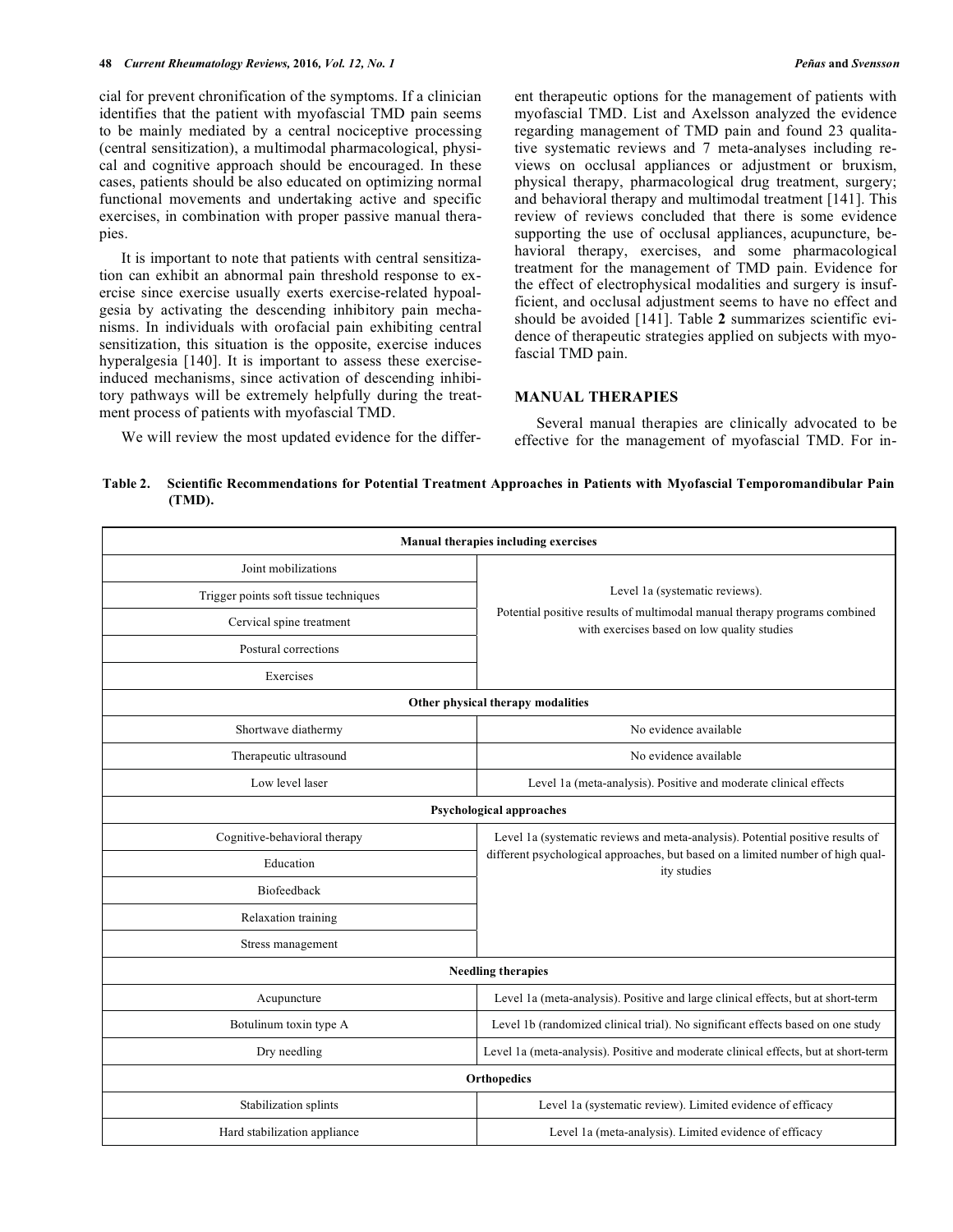stance, joint mobilization targeted mandibular accessory ligaments [142], (Fig. **2**) manual therapies aimed to muscle tissues, i.e., myofascial trigger points [18] (Fig. **3**), mobilization interventions targeting the cervical spine [143] (Fig. **4**), or postural correction are applied by many clinicians for the management of TMD pain, even though further studies are clearly needed to assess their efficacy [144].



**Fig. (2).** Joint mobilization of the temporomandibular joint.



**Fig. (3).** Manual soft tissue therapy applied on the masseter muscle.



Fig. (4). Posterior-anterior joint mobilization of the cervical spine.

 In fact, scientific evidence from systematic reviews on manual therapies is lacking. McNeely *et al.* found that that there are few studies investigating the effectiveness of manual therapies for the management of TMD, in addition that the methodological quality of these studies was poor [145]. This review concluded that the use of manual therapies combined with active exercises maybe effective for reducing pain and improving function in TMD, although more high quality studies are needed [145]. Another systematic review including 30 studies concluded that active exercises combined with manual mobilizations may be effective for treatment of TMD pain and that postural training may be used in combination with other interventions [146]. Again, authors from this review pointed out for the low methodological quality of the studies [146].

# **EXERCISES**

 Therapeutic exercise interventions are prescribed to address specific TMJ impairments and to improve the function of the cranio-cervico-mandibular system. Most exercise programs are designed to improve muscle coordination, relax clinically tense musculature, increase range of motion, and increase muscular strength proprioception (force-generating capacity).

 Although reports and clinical experience suggest that active exercises can be effective for TMD pain, scientific evidence for this approach is limited since therapeutic exercises are not applied alone, but in association with other conservative procedures [147, 148]. Additionally, several aspects of therapeutic exercise programs need to be clarified: intensity, repetition, frequency and duration.

# **OTHER PHYSICAL THERAPY MODALITIES**

 Several electro-physical modalities, e.g., shortwave diathermy, ultrasound, or laser, are also commonly applied in clinical setting. The objective of these electro-physical modalities is to reduce inflammation, promote muscular relaxation, and increase blood flow by altering capillary permeability. Nevertheless, scientific evidence is conflicting. McNeely *et al.* found no evidence to support the use of any electrophysical modality to reduce pain in TMD [145]. On the contrary, a recent meta-analysis observed moderate effect (pooled effect size -0.6) for the application of low-level laser therapy (dosages and treatments with wavelengths of 780 and 830 nm) on the masticatory muscles or joint capsule for TMD pain [149]. Future studies integrating the application of electro-physical modalities within a multidisciplinary treatment program are needed.

# **PSYCHOLOGICAL APPROACHES**

 The difficulty in long-term management of a patient with myofascial TMD often lies in the complex task of changing the attitudes, lifestyles, and social and physical environment of the individual. This hypothesis is based on the premise that pain is potentially influenced by inappropriate cognitions, emotions, and behaviors including catastrophizing, hyper-vigilance, avoidance behavior, and somatization. As we previously pointed out, individuals with myofascial TMD exhibit some or all of these psychological problems. It is clear that pain neurophysiology education aiming at conceptualizing pain should be included in the initial phase of treatment in individuals who have inappropriate beliefs about their pain symptoms and complaints. If not, a poor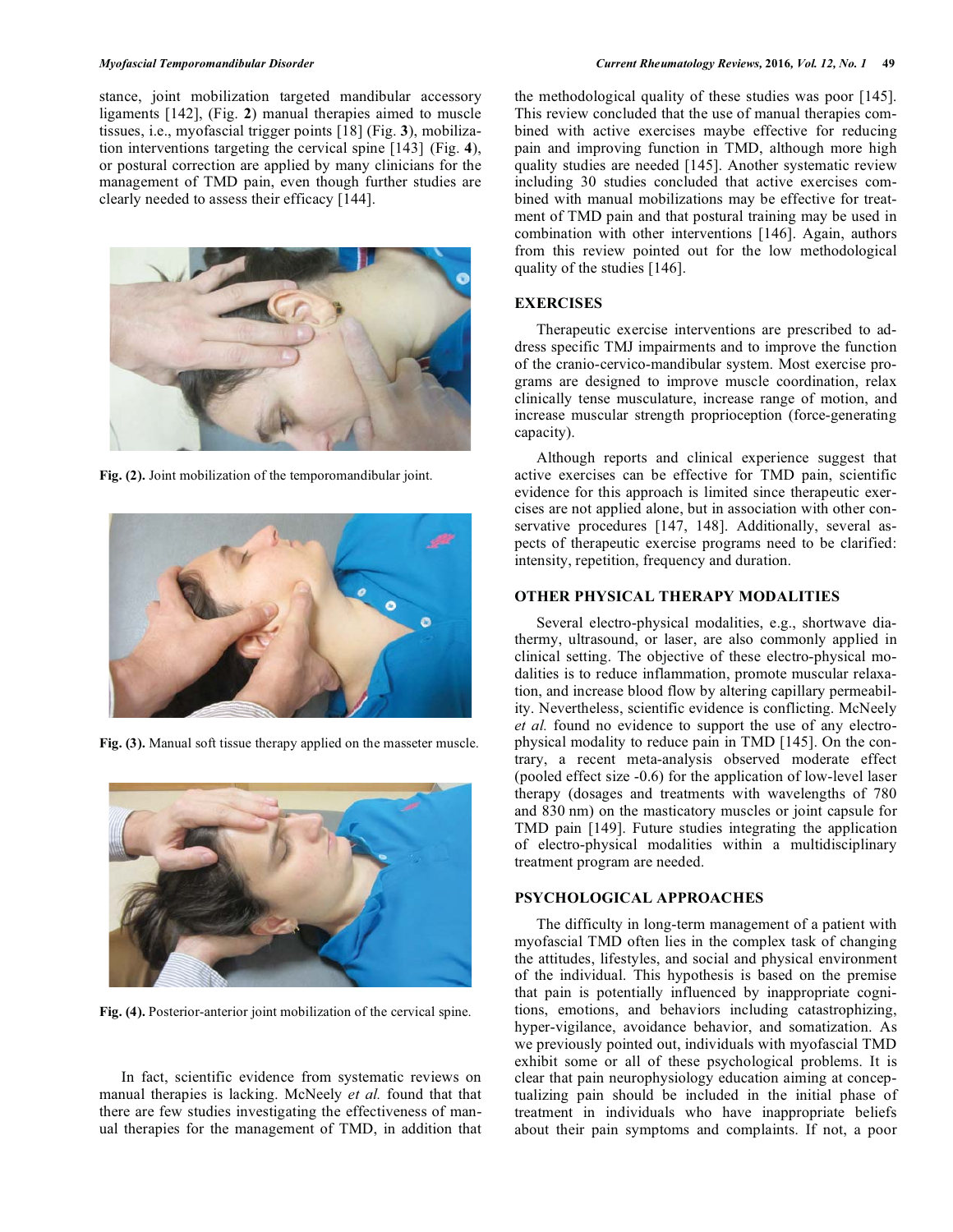understanding of their pain may lead to the acquisition of maladaptive attitudes, cognitions and behavior and a consequent poor compliance to any active exercise program.

 Several psychological approaches can be applied on patients with myofascial TMD. For instance, cognitivebehavioral therapy for chronic pain seems to be successful at reducing pain catastrophizing and improving pain intensity and physical and psychosocial disability [150]. In their review of systematic reviews, List & Axelsson concluded that education, biofeedback, relaxation training, stress management, and cognitive-behavioral therapy were effective in the management of TMD [141]. A meta-analysis has confirmed that application of psychological interventions trend toward greater improvements of psychological outcomes, but not physical outcomes, in patients with myofascial TMD; however, no evidence was found to distinguish the clinical effectiveness between usual treatment and psychosocial interventions [151]. It is clear that psychological and cognitive approaches should be integrated within a multidisciplinary treatment program including physical and rehabilitation interventions.

#### **NEEDLING THERAPIES**

 Different needling therapies are also generally applied by clinicians in individuals with TMD pain: acupuncture, dry needling and botulinum toxin type A. A meta-analysis concluded that acupuncture is more effective than placebo in reducing pain intensity in TMD (pooled standardized mean difference 0.83; 95%CI 0.41-1.25) at short term [152]. Another meta-analysis concluded that trigger point dry needling exhibited grade A evidence for reducing pain in upper quadrant syndromes, including myofascial TMD pain, at shortterm [153]. Finally, the efficacy of Botulinum toxin type A in patients with myofascial TMD pain is questioned [154].

# **ORTHOPEDICS**

 Application of different orthopedic approaches have been claimed to be clinically effective for the management of TMD pain. In their review of reviews, List & Axelsson has concluded that management of TMD with a stabilization splints worn at night is likely to lead to short-term improvements when compared with no treatment, but the effects compared with placebo (non-occluding palatinal splint) is inconclusive [141].

Fricton *et al.* found that hard stabilization appliance improved TMD pain compared to non-occluding appliance (pooled effect size 2.46, 95%CI 1.56-3.67) and no-treatment control (pooled effect size 2.15, 95%CI 0.80-5.75), although the latest one did not reach statistically significance [155]. Other types of appliances, including soft stabilization appliances, anterior positioning appliances, and anterior bite appliances exhibited limited evidence of efficacy [155]. A recent meta-analysis concluded that splint therapy was effective more reducing pain in TMD (mean response -0.93, 95%CI -1.33 to -0.53); however evidence was moderate due to the bias of the included trials [156]. Therefore, although overall scientific evidence is somewhat promising, establishing the role of splints for patients with TMDs will require large trials with stronger safeguards against bias.

# **CONCLUSION**

 The current paper has summarized updated data on epidemiology, clinical features, differential diagnosis, pathophysiology, and management related to subjects suffering from myofascial TMD-related pain. Current data suggests that myofascial TMD pain is a complex pain disorder where multiple factors are involved. Proper therapeutic management of these patients should be personalized and based on clinical findings and personal attitudes including techniques targeting both physical and psychological impairments.

### **CONFLICT OF INTEREST**

 The authors confirm that this article content has no conflict of interest.

#### **ACKNOWLEDGEMENTS**

Declared none.

#### **REFERENCES**

- [1] Yunus MB. Central sensitivity syndromes: a new paradigm and group nosology for fibromyalgia and overlapping conditions and the related issue of disease versus illness. Semin Arthritis Rheum 2008; 37: 339-52.
- [2] LeResche L. Epidemiology of temporomandibular disorders: implications for the investigation of etiologic factors. Crit Rev Oral Biol Med 1997; 8: 291-305.
- [3] Schmitter M, Rammelsberg P, Hassel A. The prevalence of signs and symptoms of temporomandibular disorders in very old subjects. J Oral Rehabil 2005; 32: 467-473.
- [4] Isong U, Gansky SA, Plesh O Temporomandibular joint and muscle disorder-type pain in US adults: the National Health Interview Survey. J Orofac Pain 2008; 22: 317-22.
- [5] Poveda-Roda R, Bagan JV, Sanchis JM, Carbonell E. Temporomandibular disorders: A case-control study. Med Oral Patol Oral Cir Bucal 2012; 17: e794-800.
- [6] Janal MN, Raphael KG, Nayak S, Klausner J. Prevalence o myofascial témporo-mandibular disorder in US community women. J Oral Rehabil 2008; 35: 801-9.
- [7] Balke Z, Rammelsberg P, Leckel M, Schmitter M. Prevalence of temporomandibular disorders: samples taken from attendees of medical health-care center in the Islamic Republic of Iran. J Orofac Pain 2010; 24: 361-6.
- [8] Manfredini D, Guarda-Nardini L, Winocur E, Piccotti F, Ahlberg J, Lobbezoo F. Research diagnostic criteria for temporomandibular disorders: a systematic review of axis I epidemiologic findings. Oral Surg Oral Med Oral Pathol Oral Radiol Endod 2011; 112: 453-62.
- [9] Marini I, Paduano S, Bartolucci M, Bortolotti F, Bonetti G. The prevalence of temporomandibular disorders in patients with late whiplash syndrome who experience orofacial pain: a case-control series study. J Am Dent Assoc 2013; 144: 486-90.
- [10] Gharaibeh TM, Jadallah K, Jadayel FA. Prevalence of temporomandibular disorders in patients with gastroesophageal reflux disease: a case-controlled study. J Oral Maxillofac Surg 2010; 68: 1560-4
- [11] Gonçalves DA, Camparis CM, Speciali JG, Franco AL, Castanharo SM, Bigal ME. Temporomandibular disorders are differentially associated with headache diagnoses: a controlled study. Clin J Pain.2011; 27: 611-5.
- [12] Rammelsberg P, LeResche L, Dworkin S, Mancl L. Longitudinal outcome of temporo-mandibular disorders: a 5-year epidemiologic study of muscle disorders defined by research diagnostic criteria for temporo-mandibular disorders. J Orofac Pain 2003; 17: 9-20.
- [13] Schiffman E, Ohrbach R, Truelove E *et al*. Diagnostic Criteria for Temporomandibular Disorders (DC/TMD) for Clinical and Research Applications: recommendations of the International RDC/TMD Consortium Network and Orofacial Pain Special Interest Group. J Oral Facial Pain Headache 2014; 28: 6-27.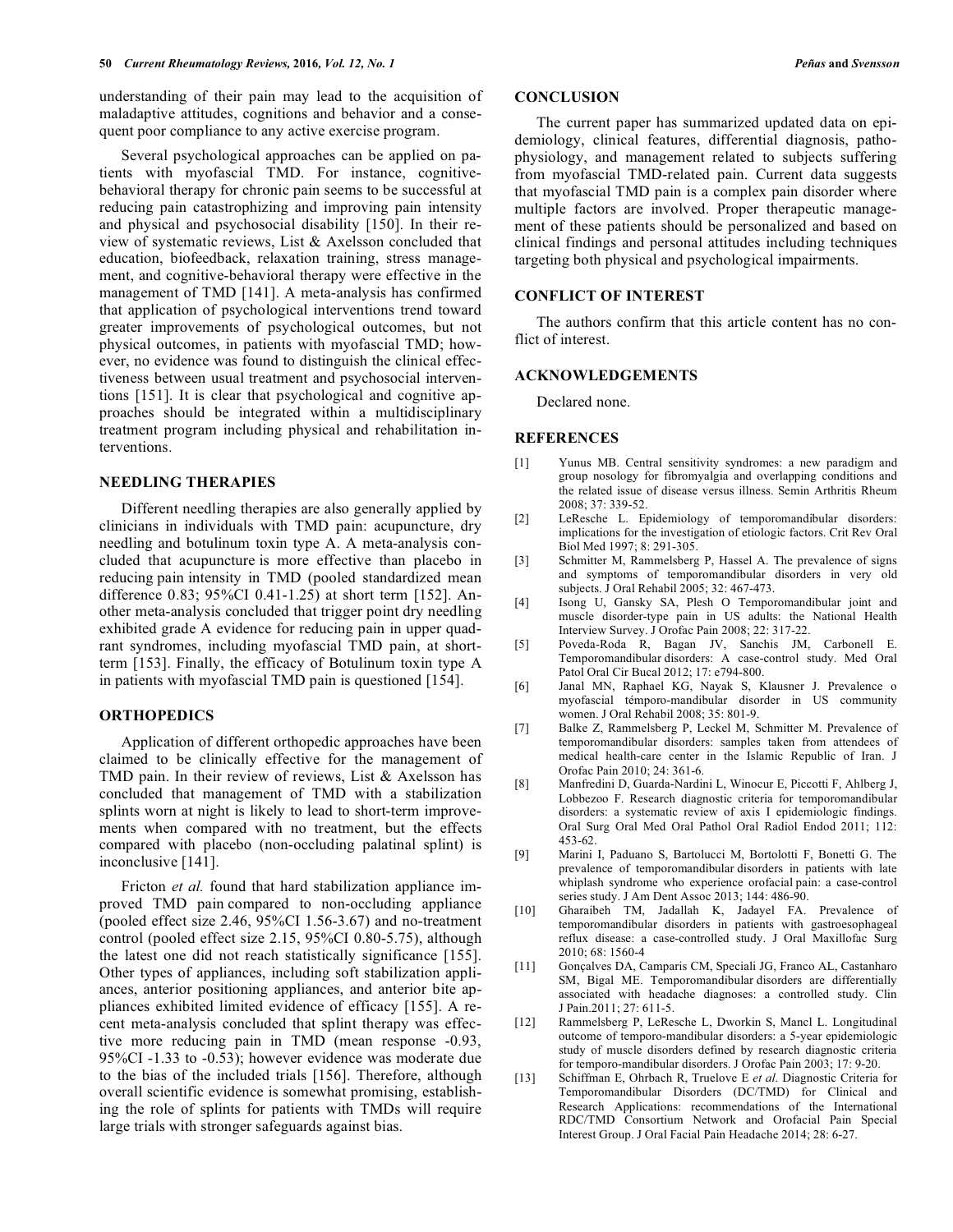- [14] Poveda Roda R, Díaz Fernández JM, Hernández Bazán S, Jiménez Soriano Y, Margaix M, Sarrión G. A review of temporomandibular joint disease - Part II: Clinical and radiological semiology. Morbidity processes. Med Oral Patol Oral Cir Bucal 2008; 13: E102-9.
- [15] Alonso-Blanco C, Fernández-de-Las-Peñas C, de-la-Llave-Rincón AI, Zarco-Moreno P, Galán-Del-Río F, Svensson P. Characteristics of referred muscle pain to the head from active trigger points in women with myofascial temporomandibular pain and fibromyalgia syndrome J Headache Pain 2012; 13: 625-3.
- [16] Futarmal S, Kothari M, Ayesh E, Baad-Hansen L, Svensson P. New palpometer with implications for assessment of deep pain sensitivity. J Dent Res 2011; 90: 918-22.
- [17] Kothari SF, Kothari M, Baad-Hansen L, Svensson P. Comparison of techniques for evaluation of deep pain sensitivity in the craniofacial region. J Orofac Pain 2012; 26: 225-32.
- [18] Fernández-de-Las-Peñas C, Galán-Del-Río F, Alonso-Blanco C, Jiménez-García R, Arendt-Nielsen L, Svensson P. Referred pain from muscle trigger points in the masticatory and neck-shoulder musculature in women with temporomandibular disorders. J Pain 2010; 11: 1295-304.
- [19] Simons DG, Travell J, Simons LS. Travell and Simons' Myofascial pain and dysfunction: the trigger point manual. Volume 1,  $2<sup>nd</sup>$ edition Baltimore: Williams & Wilkins, 1999.
- [20] Benoliel R, Eliav E, Sharav Y. Self-reports of pain-related awakenings in persistent orofacial pain patients. J Orofac Pain 2009; 23: 330-8.
- [21] van Selms MK, Lobbezoo F, Visscher CM, Naeije M. Myofascial temporomandibular disorder pain, parafunctions and psychological stress. J Oral Rehabil 2008; 35: 45-52.
- [22] Dworkin SF, LeResche L. Research diagnostic criteria for temporomandibular disorders: review, criteria, examinations and specifications, critique. J Craniomandib Disord 1992; 6: 301-55.
- [23] Leeuw R (editor). The American Academy of Orofacial Pain Orofacial pain: guidelines for assessment, diagnosis and management, 4th ed. Chicago (IL): Quintessence Publishing Co, Inc.; 2008.
- [24] John MT, Dworkin SF, Mancl LA. Reliability of clinical temporomandibular disorder diagnoses. Pain 2005; 118:61-69.
- [25] Look JO, John MT, Tai F *et al*. The Research Diagnostic Criteria for temporo-mandibular Disorder-II: reliability of Axis I diagnoses andselected clinical measures. J Orofac Pain 2010; 24: 25-34
- [26] Peck CC, Goulet JP, Lobbezoo F *et al*. Expanding the taxonomy of the diagnostic criteria for temporomandibular disorders. J Oral Rehabil 2014; 41: 2-23.
- [27] Svensson P, Michelotti A, Lobbezoo F, List T. The many faces of persistent orofacial muscle pain. J Oral Fac Pain Headache 2015 (In press).
- [28] ICHD-III: Headache Classification Committee of the International Headache Society. The international classification of headache disorders, 3rd edition. Cephalalgia 2013; 33: 629-808.
- [29] Svensson P. Muscle pain in the head: overlap between temporomandibular disorders and tension-type headaches Curr Opin Neurol 2007; 20: 320-5.
- [30] Schmidt-Hansen PT, Svensson P, Jensen TS, *et al*. Patterns of experimentally induced pain in pericranial muscles. Cephalalgia 2006; 26: 568-577.
- [31] Pimentel MJ, Gui MS, Martins de Aquino LM, Rizzatti-Barbosa CM. Features of temporomandibular disorders in fibromyalgia syndrome. Cranio 2013; 31: 40-5.
- [32] Fraga BP, Santos EB, Farias Neto JP *et al*. Signs and symptoms of temporomandibular dysfunction in fibromyalgic patients. J Craniofac Surg 2012; 23: 615-8.
- [33] Graven-Nielsen T, Mense S. The peripheral apparatus of muscle pain: evidence from animal and human studies. Clin J Pain 2001; 17: 2-10.
- [34] Svensson P, Arendt-Nielsen L, Houe L. Muscle pain modulates mastication: an experimental study in humans. J Orofac Pain 1998; 12: 7-16.
- [35] Castrillon EE, Cairns BE, Ernberg M, Wang K, Sessle B, Arendt-Nielsen L, Svensson P. Glutamate-evoked jaw muscle pain as a model of persistent myofascial TMD pain? Arch Oral Biol 2008; 53: 666-76.
- [36] Lam DK, Sessle BJ, Hu JW. Glutamate and capsaicin effects on trigeminal nociception I: Activation and peripheral sensitization of

deep craniofacial nociceptive afferents. Brain Res 2009; 1251: 130- 9.

- [37] Sarlani E, Greenspan J. Evidence for generalized hyperalgesia in temporo-mandibular disorders patients. Pain 2003; 10: 221-6.
- [38] Farella M, Michelotti A, Steenks MH, Romeo R, Cimino R, Bosman F. The diagnostic value of pressure algometry in myofascial pain of the jaw muscles. J Oral Rehabil 2000; 27: 9-14.
- [39] Michelotti A, Farella M, Stellato A, Martina R, De Laat A. Tactile and pain thresholds in patients with myofascial pain of the jaw muscles: a case-control study. J Orofac Pain 2008; 22: 139-45.
- [40] Vignolo V, Vedolin GM, de Araujo Cdos R, Rodrigues Conti PC. Influence of the menstrual cycle on the pressure pain threshold of masticatory muscles in patients with masticatory myofascial pain. Oral Surg Oral Med Oral Pathol Oral Radiol Endod 2008; 105: 308-15.
- [41] Reid KI, Gracely RH, Dubner RA. The influence of time, facial side, and location on pain-pressure thresholds in chronic myogenous temporomandibular disorder. J Orofac Pain 1994; 8: 258-265.
- [42] Santos Silva R S, Conti PC, Lauris JR, da Silva RO, Pegoraro LF. Pressure pain threshold in the detection of masticatory myofascial pain: an algometer-based study. J Orofac Pain 2005; 19: 318-24.
- [43] Sarlani E, Grace EG, Reynolds MA, Greenspan JD. Evidence for up-regulated central nociceptive processing in patients with masticatory myofascial pain. J Orofac Pain 2004; 18: 41-55.
- [44] Maixner W, Fillingim R, Sigurdsson A, Kincaid S, Silva S. Sensitivity of patients with painful temporomandibular disorders to experimentally evoked pain: evidence for altered temporal summation of pain. Pain 1998; 76: 71-81.
- [45] Svensson P, List T, Hector G. Analysis of stimulus-evoked pain in patients with myofascial temporomandibular pain disorders Pain 2001; 92: 399-409.
- [46] Maixner W, Fillingim R, Booker D, Sigurdsson A. Sensitivity of patients with painful temporo-mandibular disorders to experimentally evoked pain Pain 1995; 63: 341-51.
- [47] Fernández-de-las-Peñas C, Galán del Río F, Fernández Carnero J, Pesquera J, Arendt-Nielsen L, Svensson P. Bilateral widespread mechanical pain sensitivity in myofascial temporomandibular disorder: Evidence of impairment in central nociceptive processing. J Pain 2009; 10: 1170-1178.
- [48] Fernández-de-las-Peñas C, Galán-del-Río F, Ortega-Santiago R, Jiménez-García R, Arendt-Nielsen L, Svensson P. Bilateral thermal hyperalgesia in trigeminal and extra-trigeminal regions in patients with myofascial temporomandibular disorders. Exp Brain Res 2010; 202: 171-9.
- [49] Ribeiro-Dasilva M, Goodin B, Fillingim R. Differences in suprathreshold heat pain responses and self-reported sleep quality between patients with temporomandibular joint disorder and healthy controls. Eur J Pain 2012; 16: 983-93.
- [50] Kashima K, Rahman OI, Sakoda S, Shiba R. Increased pain sensitivity of the upper extremities of TMD patients with myalgia to experimentally evoked noxious stimulation: possibility of worsened endogenous opioid systems. Cranio 1999; 17: 241-6
- [51] Raphael KG. Temporal summation of heat pain in temporomandibular disorder patients. J Orofac Pain 2009; 23: 54- 64.
- [52] Greenspan JD, Slade GD, Bair E *et al*. Pain sensitivity risk factors for chronic TMD: descriptive data and empirically identified domains from the OPPERA case control study. J Pain 2011; 12: T61-74.
- [53] Fernández-Carnero J, Fernández-de-las-Peñas C, De La Llave Rincón AI, Ge HY, Arendt-Nielsen L. Widespread mechanical pain hyper-sensitivity as sign of central sensitization in unilateral lateral epicondylalgia: A blinded, controlled study. Clin J Pain 2009; 25: 555-561.
- [54] Ashina S, Bendtsen L, Ashina M, Magerl W, Jensen R. Generalized hyperalgesia in patients with chronic tension-type headache. Cephalalgia 2006; 26: 940-8.
- [55] Fernández-de-las-Peñas C, De-la-Llave-Rincón AI, Fernández-Carnero J, Cuadrado ML, Arendt-Nielsen L, Pareja JA. Bilateral widespread mechanical pain sensitivity in carpal tunnel syndrome: Evidence of central processing in unilateral neuropathy. Brain 2009b; 132: 1472-9.
- [56] Arendt-Nielsen L, Nie H, Laursen MB, Laursen BS, Madeleine P, Simonsen OH, Graven-Nielsen T. Sensitization in patients with painful knee osteoarthritis. Pain 2010; 149: 573-81.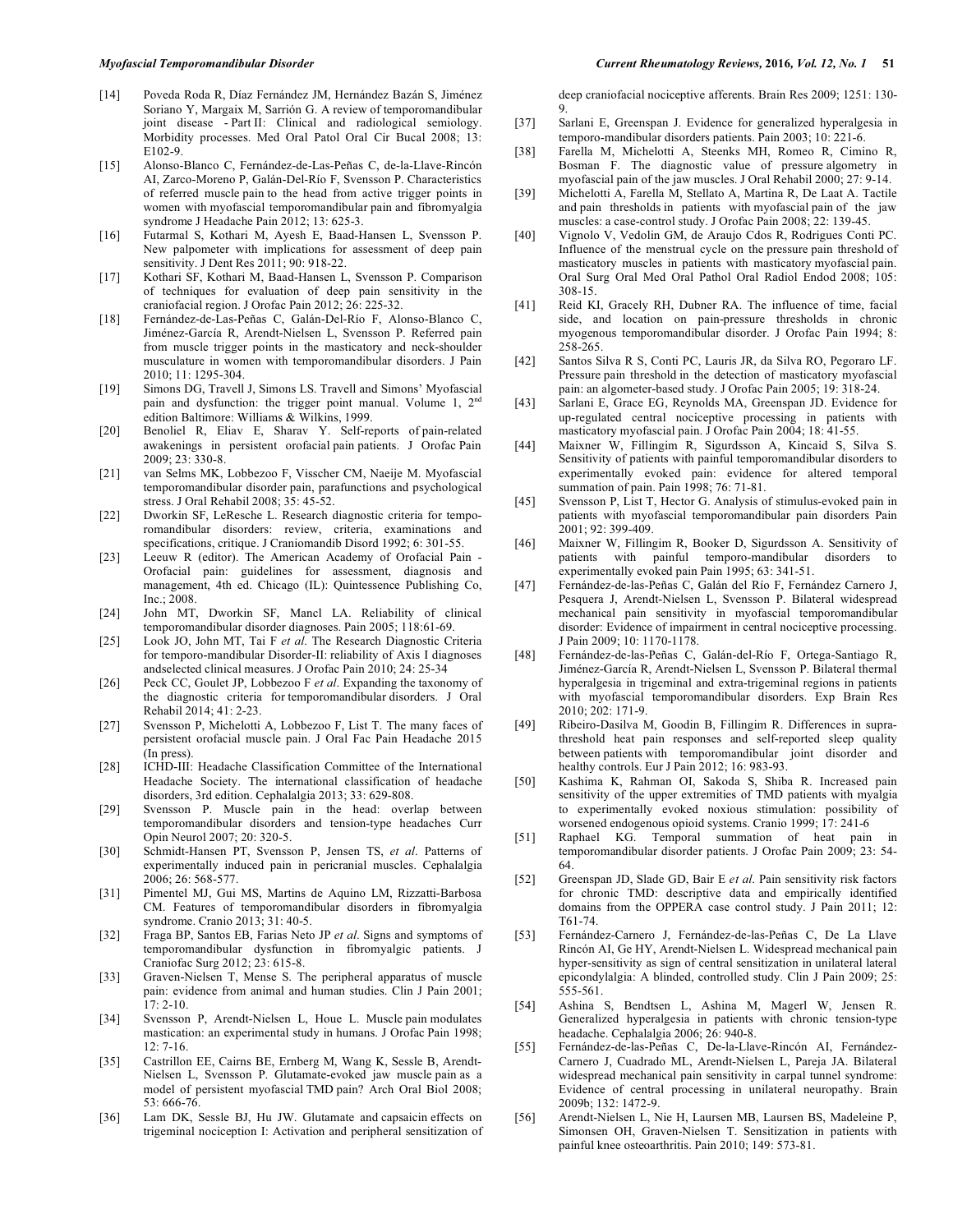- [57] Desmeules JA, Cedraschi G, Rapiti E *et al*. Neurophysiologic evidence for central sensitization in patients with fibromyalgia. Arthritis Rheum 2003; 48: 1420-9.
- [58] Sterling M, Edwards S, Jull G. Pressure pain thresholds in chronic whiplash associated disorder: further evidence of altered central pain processing. J Musculoskeletal Pain 2002; 10: 69-82.
- [59] Scott D, Jull G, Sterling M. Widespread sensory hypersensitivity is a feature of chronic whiplash-associated disorder but not chronic idiopathic neck pain. Clin J Pain 2005; 21: 175-81.
- [60] Pfau DB, Rolke R, Treede RD, Daublaender M. Somatosensory profiles in subgroups of patients with myogenic temporomandibular disorders and fibromyalgia syndrome. Pain 2009; 147: 72-83.
- [61] Türp JC, Kowalski CJ, O'Leary N, Stohler CS. Pain maps from facial pain patients indicate a broad pain geography. J Dent Res 1998; 77: 1465-72.
- [62] Leblebici B, Pektaş ZO, Ortancil O, Hürcan EC, Bagis S, Akman MN. Coexistence of fibromyalgia, temporomandibular disorder, and masticatory myofascial pain syndromes. Rheumatol Int 2007; 27: 541-4.
- [63] Torsten J, Miglioretti DL, Leresche L, Von Korff M, Critchlow CW. Widespread pain as a risk factor for dysfunctional temporomandibular disorder pain. Pain 2003; 102: 257-63.
- [64] Velly AM, Look JO, Schiffman E *et al*. The effect of fibromyalgia and widespread pain on the clinically significant temporomandibular muscle and joint pain disorders: a prospective 18-month cohort study. J Pain 2010; 11: 1155-64.
- [65] Woolf CJ. Central sensitization: implications for the diagnosis and treatment of pain. Pain 2011; 152: S2-15.
- [66] May A. Chronic pain may change the structure of the brain. Pain 2008; 137: 7-15.
- [67] Younger JW, Shen YF, Goddard G, Mackey SC. Chronic myofascial temporo-mandibular pain is associated with neural abnormalities in the trigeminal and limbic systems. Pain 2010; 149: 222-8.
- [68] Gerstner G, Ichesco E, Quintero A, Schmidt-Wilcke T. Changes in regional gray and white matter volume in patients with myofascialtype temporomandibular disorders: a voxel-based morphometry study. J Orofac Pain 2011; 25: 99-106.
- [69] Lin CS. Brain signature of chronic orofacial pain: a systematic review and meta-analysis on neuroimaging research of trigeminal neuropathic pain and temporo-mandibular joint disorders. PLoS One 2014; 9: e94300
- [70] Teutsch S, Herken W, Bingel U, Schoell E, May A. Changes in brain gray matter due to repetitive painful stimulation. Neuroimage 2008; 42: 845-9.
- [71] Apkarian AV, Baliki MN, Geha PY Towards a theory of chronic pain. Prog Neurobiol 2009; 87: 81-97
- [72] Rodriguez-Raecke R, Niemeier A, Ihle K, Ruether W, May A. Brain gray matter decrease in chronic pain is the consequence and not the cause of pain. J Neuroscience 2009; 29: 13746-50<sup>1</sup> .
- [73] Slade GD, Fillingim RB, Sanders AE *et al*. Summary of findings from the OPPERA prospective cohort study of incidence of firstonset temporomandibular disorder: implications and future directions. J Pain 2013; 14 (12 Suppl): T116-24.
- [74] Giannakopoulos NN, Keller L, Rammelsberg P, Kronmüller KT, Schmitter M. Anxiety and depression in patients with chronic temporomandibular pain and in controls. J Dent 2010; 38: 369-761
- [75] Brandini DA, Benson J, Nicholas MK, Murray GM, Peck CC. Chewing in temporomandibular disorder patients: an exploratory study of an association with some psychological variables. J Orofac Pain 2011; 25: 56-67.
- [76] Fillingim RB, Ohrbach R, Greenspan JD *et al*. Potential psychosocial risk factors for chronic TMD: Descriptive data and empirically identified domains from the OPPERA case-control study. J Pain 2011; 12 (suppl): T46-T60.
- [77] Ferrando M, Andreu Y, Galdón MJ, Durá E, Poveda R, Bagán JV. Psychological variables and temporomandibular disorders: distress, coping, and personality. Oral Surg Oral Med Oral Pathol Oral Radiol Endod 2004; 98: 153-60.
- [78] Mongini F, Ciccone G, Ceccarelli M, Baldi I, Ferrero L. Muscle tenderness in different types of facial pain and its relation to anxiety and depression: A cross-sectional study on 649 patients. Pain 2007; 131: 106-11.
- [79] Vedolin GM, Lobato VV, Conti PC, Lauris JR. The impact of stress and anxiety on the pressure pain threshold of myofascial pain patients. J Oral Rehabil 2009; 36: 313-21.
- [80] Kindler S, Samietz S, Houshmand M *et al*. Depressive and anxiety symptoms as risk factors for temporomandibular joint pain: A prospective cohort study in the general population. J Pain 2012; 13: 1188-1197.
- [81] Fillingim RB, Ohrbach R, Greenspan JD *et al*. Psychological factors associated with development of TMD: The OPPERA prospective cohort Study. J Pain 2013; 14: T75-T90.
- [82] Slade GD, Diatchenko L, Bhalang K *et al*. Influence of psychological factors on risk of temporomandibular disorders. J Dent Res 2007; 86: 1120-5.
- [83] Manfredini D, Bandettini di Poggio A, Cantini E, Dell'Osso L, Bosco M. Mood and anxiety psychopathology and temporomandibular disorder: a spectrum approach. J Oral Rehabil 2004; 31: 933-40.
- [84] Manfredini D, Landi N, Bandettini Di Poggio A, Dell'Osso L, Bosco M. A critical review on the importance of psychological factors in temporomandibular disorders. Minerva Stomatol 2003;  $52: 321-6.$
- [85] Turner JA, Aaron LA. Pain-related catastrophizing: what is it? Clin J Pain 2001; 17: 65-71.
- [86] Turner JA, Brister H, Huggins K, Mancl L, Aaron LA, Truelove EL. Catastrophizing is associated with clinical examination findings, activity interference, and health care use among patients with temporomandibular disorders. J Orofac Pain 2005: 19:291- 300.
- [87] Turner JA, Dworkin SF, Mancl L, Huggins KH, Truelove EL. The role of beliefs, catastrophizing, and coping in the functioning of patients with temporomandibular disorders. Pain 2001; 92: 41-51.
- [88] Velly AM, Look JO, Carlson C *et al*. The effect of catastrophizing and depression on chronic pain: a prospective cohort study of témporo-mandibular muscle and joint pain disorders. Pain 2011; 152: 2377-831.
- [89] Buenaver LF, Quartana PJ, Grace EG *et al*. Evidence for indirect effects of pain catastrophizing on clinical pain among myofascial temporomandibular disorder participants: the mediating role of sleep disturbance. Pain 2012; 153: 1159-66.
- [90] Quartana PJ, Buenaver LF, Edwards RR, Klick B, Haythornthwaite JA, Smith MT. Pain catastrophizing and salivary cortisol responses to laboratory pain testing in temporo-mandibular disorder and healthy participants. J Pain 2010; 11: 186-94.
- [91] Brister H, Turner JA, Aaron L, Mancl L. Self-efficacy is associated with pain, functioning, and coping in patients with chronic temporomandibular disorder pain. J Orofac Pain 2006; 20: 115-24.
- [92] Aaron LA, Turner JA, Mancl LA, Sawchuk CN, Huggins KH, Truelove EL. Daily pain coping among patients with chronic temporomandibular disorder pain: an electronic diary study. J Orofac Pain 2006; 20: 125-37
- [93] Turner JA, Whitney C, Dworkin SF, Massoth D, Wilson L. Do changes in patient beliefs and coping strategies predict temporomandibular disorder treatment outcomes? Clin J Pain 1995; 11: 177-88.
- [94] Hollins M, Harper D, Gallagher S *et al*. Perceived intensity and unpleasantness of cutaneous and auditory stimuli: evaluation of generalized hypervigilance hypothesis. Pain 2009; 141: 215-21.
- [95] Craig ADB. How do you feel now? The anterior insula and human awareness. Nat Rev Neurosci 2009; 10: 59-70.
- [96] Singer T, Seymour B, O'Doherty J, Kaube H, Dolan RJ, Frith CD. Empathy for pain involves the affective but not sensory components of pain. Science 2004; 303: 1157-62.
- [97] Lovero KL, Simmons AN, Aron JL, Paulus MP. Anterior insular cortex anticipates impending stimulus significance. Neuroimage  $2009.45.976 - 83$
- [98] Camparis CM, Formigoni G, Teixeira MJ, Bittencourt LR, Tufik S, de Siqueira JT. Sleep bruxism and temporomandibular disorder: Clinical and polysomnographic evaluation. Arch Oral Biol 2006; 51: 721-8.
- [99] Lobbezoo F, Lavigne GJ. Do bruxism and temporomandibular disorders have a cause-and-effect relationship? J Orofac Pain 1997; 11: 15-23.
- [100] Riley JL, Benson MB, Gremillion HA, *et al*. Sleep disturbance in orofacial pain patients: pain-related or emotional distress? TMD Sleep 2002; 19: 106-13.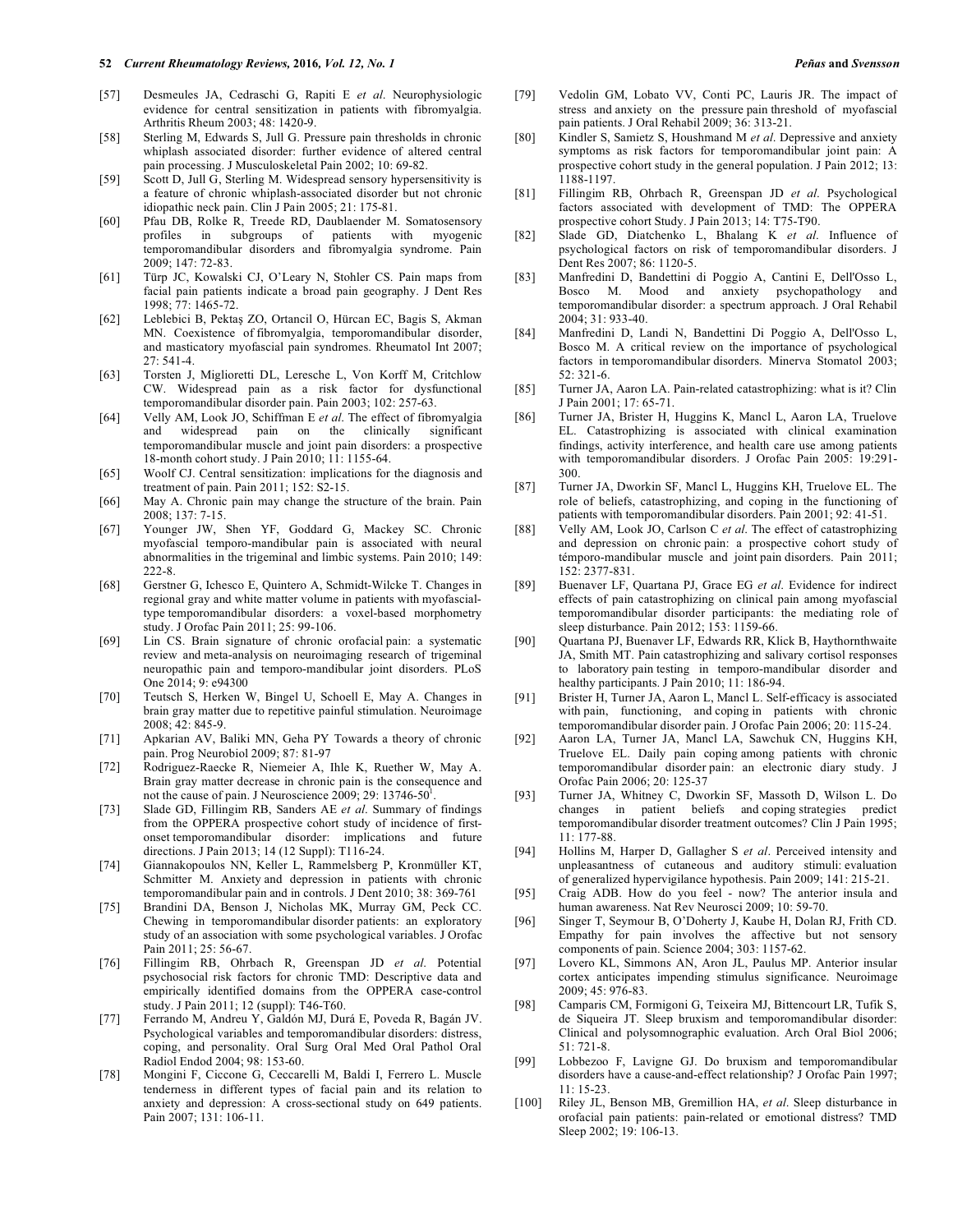- [101] Smith MT, Wickwire EM, Grace EG *et al*. Sleep disorders and their association with laboratory pain sensitivity in temporomandibular joint disorder. Sleep 2009; 32: 779-90.
- [102] Edwards RR, Grace E, Peterson S, Klick B, Haythornthwaite J, Smith MT. Sleep continuity and architecture: Associations with pain-inhibitory processes in patients with temporo-mandibular joint disorder. Eur J Pain 2009; 13: 1043-7.
- [103] Sanders AE, Slade GD, Bair E *et al*. General health status and incidence of first-onset temporomandibular disorder: The OPPERA prospective cohort study. J Pain 2013; 14: T51-T62.
- [104] Jones DA, Rollman G, Brooke R. The cortisol response to psychological stress in temporo-mandibular dysfunction. Pain 1997; 72: 171-182.
- [105] Korsun A, Young EA, Singer K, Carlson NE, Brown MB, Crofford L. Basal circadian cortisol secretion in women with temporomandibular disorders. J Dent Res 2002; 81: 279-283.
- [106] Yoshihara T, Shigeta K, Hasegawa H, Ishitani N, Masumoto Y, Yamasaki Y. Neuro-endocrine responses to psychological stress in patients with myofascial pain. J Orofac Pain 2005; 19: 202-8.
- [107] Nadendla LK, Meduri V, Paramkusam G, Pachava KR. Evaluation of salivary cortisol and anxiety levels in myofascial pain dysfunction syndrome. Korean J Pain 2014; 27: 30-4.
- [108] Nilsson AM, Dahlström L. Perceived symptoms of psychological distress and salivary cortisol levels in young women with muscular or disk-related temporomandibular disorders. Acta Odontol Scand 2010; 68: 284-8.
- [109] Jasim H, Louca S, Christidis N, Ernberg M. Salivary cortisol and psychological factors in women with chronic and acute orofacial pain. J Oral Rehabil 2014; 41: 122-32.
- [110] Doepel M, Söderling E, Ekberg EL, Nilner M, Le Bell Y. Salivary cortisol and IgA levels in patients with myofascial pain treated with occlusal appliances in the short term. J Oral Rehabil 2009; 36: 210- 6.
- [111] Kopp S. Neuroendocrine, immune, and local responses related to temporomandibular disorders. J Orofac Pain 2001; 15: 9-28.
- [112] Craft RM. Modulation of pain by estrogens. Pain 2007; 132: S3-12.
- [113] Ernberg M, Gerdle B. Peripheral algesic substances in musculoskeletal pain assessed by microdialysis. In: Graven-Nielsen T, Arendt-Nielsen L (eds). Musculoskeletal pain: Basic mechanisms and implications. IASP Press. Washington DC; 2014
- [114] Castrillon EE, Ernberg M, Cairns BE *et al*. Interstitial glutamate concentration is elevated in the masseter muscle of myofascial temporomandibular disorder patients. J Orofac Pain 2010; 24: 350- 60.
- [115] Castrillon EE, Cairns BE, Wang K, Arendt-Nielsen L, Svensson P. Comparison of glutamate-evoked pain between the temporalis and masseter muscles in men and women. Pain 2012; 153: 823-9.
- [116] Castrillon EE, Cairns BE, Ernberg M *et al*. Effect of peripheral NMDA receptor blockade with ketamine on chronic myofascial pain in temporomandibular disorder patients: a randomized, double-blinded, placebo-controlled trial. J Orofac Pain 2008; 22: 122-30.
- [117] Sessle BJ. The neural basis of temporomandibular joint and masticatory muscle pain. J Orofac Pain 1999; 13: 238-245.
- [118] Wong H, Kang I, Dong XD *et al*. NGF-induced mechanical sensitization of the masseter muscle is mediated through peripheral NMDA receptor. Neuroscience 2014; 269: 232-44.
- [119] Svensson P, Wang MW, Dong XD, Kumar U, Cairns BE. Human nerve growth factor sensitizes masseter muscle nociceptors in female rats. Pain 2010; 148:473-80.
- [120] Svensson P, Castrillon E, Cairns BE. Nerve growth factor-evoked masseter muscle sensitization and perturbation of jaw motor function in healthy women. J Orofac Pain 2008; 22: 340-8.
- [121] Svensson P, Cairns BE, Wang K, Arendt-Nielsen L. Injection of nerve growth factor into human masseter muscle evokes longlasting mechanical allodynia and hyperalgesia. Pain 2003; 104: 241-7.
- [122] Arendt-Nielsen L, Svensson P, Sessle BJ, Cairns BE, Wang K. Interactions between glutamate and capsaicin in inducing muscle pain and sensitization in humans. Eur J Pain 2008; 12: 661-70.
- [123] Witting N, Svensson P, Gottrup H, Arendt-Nielsen L, Jensen TS. Intramuscular and intradermal injection of capsaicin: a comparison of local and referred pain. Pain 2000; 84: 407-12.
- [124] Arima T, Svensson P, Arendt-Nielsen L. Capsaicin-induced muscle hyperalgesia in the exercised and non-exercised human masseter muscle. J Orofac Pain 2000; 14: 213-23.
- [125] Simonic-Kocijan S, Zhao X, Liu W, Wu Y, Uhac I, Wang K. TRPV1 channel-mediated bilateral allodynia induced by unilateral masseter muscle inflammation in rats. Mol Pain 2013; 9: 68.
- [126] Ro JY, Lee JS, Zhang Y. Activation of TRPV1 and TRPA1 leads to muscle nociception and mechanical hyperalgesia. Pain 2009; 144: 270-7.
- [127] Gerstner GE, Gracely RH, Deebajah A *et al*. Posterior insular molecular changes in myofascial pain. J Dent Res 2012; 91: 485- 90.
- [128] Diatchenko L, Nackley AG, Tchivileva IE, Shabalina SA, Maixner W. Genetic architecture of human pain perception. Trends Genet 2007; 23:605-613.
- [129] Zubieta JK, Heitzeg MM, Smith YR *et al*. Val158 met Genotype affects μ-opioid neurotransmitter responses to a pain stressor. Science 2003; 299: 1240-1243.
- [130] Diatchenko L, Slade GD, Nackley AG *et al*. Genetic basis for individual variations in pain perception and the development of a chronic pain condition. Hum Mol Genet 2005; 14: 135-143.
- [131] Smith SB, Maixner DW, Greenspan JD *et al*. Potential genetic risk factors for chronic TMD: genetic associations from the OPPERA case control study. J Pain 2011; 12:T92-101.
- [132] Michelotti A, Liguori R, Toriello M *et al*. Catechol-Omethyltransferase (COMT) gene polymorphisms as risk factor in temporomandibular disorders patients from Southern Italy. Clin J Pain 2014; 30: 129-33.
- [133] Smith SB, Mir E, Bair E *et al*. Genetic variants associated with development of TMD and its intermediate phenotypes: the genetic architecture of TMD in the OPPERA prospective cohort study. J Pain 2013; 14: T91-101.
- [134] Diatchenko L, Anderson AD, Slade GD *et al*. Three major haplotypes of the b2 adrenergic receptor define psychological profile, blood pressure, and risk for development of a common musculoskeletal pain disorder. Am J Med Gen Neuropsychiatr Gent 2006; 141B: 449-61.
- [135] Ojima K, Watanabe N, Narita N, Narita M. Temporomandibular disorder is associated with a serotonin transporter gene polymorphism in the Japanese population. Biopsychosocial Med  $2007:1:3$
- [136] Meloto CB, Serrano PO, Ribeiro-DaSilva MC, Rizzatti-Barbosa CM. Genomics and the new perspectives for temporomandibular disorders. Arch Orak Biol 2011; 56: 1181-91.
- [137] Jull G, Sterling M, Kenardy J, Beller E. Does the presence of sensory hypersensitivity influence outcomes of physical rehabilitation for chronic whiplash? A preliminary RCT. Pain 2007; 129: 28-34.
- [138] Nijs J, Van Houdenhove B, Oostendorp RA. Recognition of central sensitization in patients with musculoskeletal pain: application of pain neurophysiology in manual therapy practice. Man Ther 2010; 15: 135-141.
- [139] Nijs J, Van Houdenhove B. From acute musculoskeletal pain to chronic widespread pain and fibromyalgia: application of pain neurophysiology in manual therapy practice. Man Ther 2009; 14: 3-12.
- [140] Mohn C, Vassend O, Knardahl S. Experimental pain sensitivity in women with temporomandibular disorders and pain-free controls: the relationship to orofacial muscular contraction and cardiovascular responses. Clin J Pain 2008; 24: 343-52.
- [141] List T, Axelsson S. Management of TMD: evidence from systematic reviews and meta-analyses. J Oral Rehabil 2010; 37: 430-51.
- [142] Cuccia AM, Caradonna C, Caradonna D. Manual therapy of the mandibular accessory ligaments for the management of temporomandibular joint disorders. J Am Osteopath Assoc 2011; 111: 102-12.
- [143] La-Touche R, Fernández-de-las-Peñas C, Fernández-Carnero J *et al*. The effects of manual therapy and exercise directed at the cervical spine on pain and pressure pain sensitivity in patients with myofascial temporomandibular disorders. J Oral Rehabil 2009; 36: 644-652.
- [144] Orlando B, Manfredini D, Bosco M. Efficacy of physical therapy in the treatment of masticatory myofascial pain: a literature review. Minerva Stomatol 2006; 55: 355-66.
- [145] McNeely ML, Armijo Olivo S, Magee DJ. A systematic review of the effectiveness of physical therapy interventions for temporomandibular disorders. Phys Ther 2006; 86: 710-25.